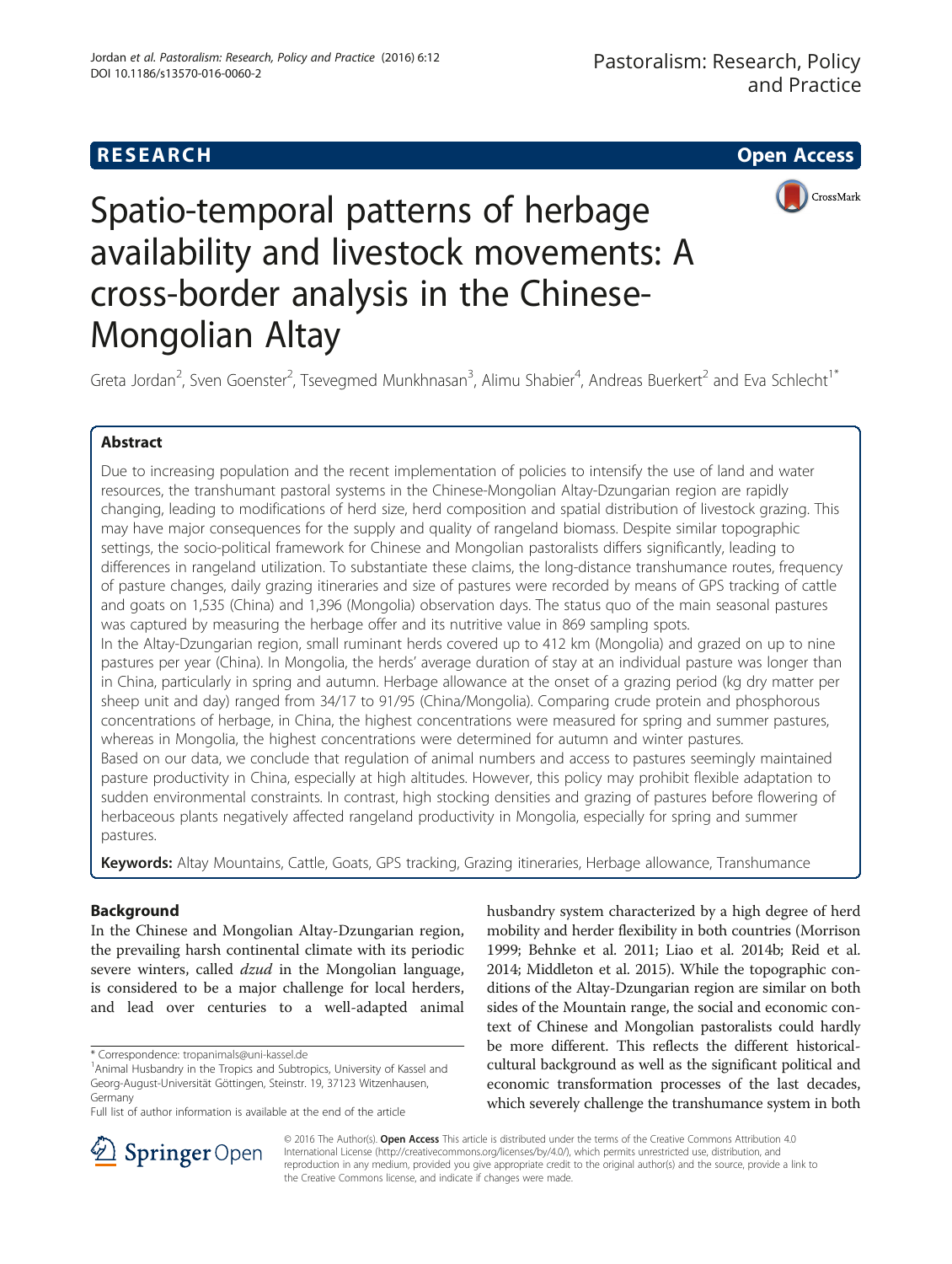countries (Angerer et al. [2008](#page-14-0); Liu et al. [2013](#page-15-0); Hilker et al. [2014;](#page-14-0) Liao et al. [2014b](#page-15-0); Martin et al. [2014](#page-15-0)).

During the last decades in the Chinese part of the Altay-Dzungarian region, laws and policies were implemented to intensify livestock production while reducing the rate of land degradation (Brown et al. [2008](#page-14-0); Conte and Tilt [2014;](#page-14-0) Gongbuzeren [et al. 2015](#page-14-0); Hua and Squires [2015](#page-14-0)). Measures directly affecting the transhumance systems included state-sponsored fencing programmes and regulations on herd management such as herd size and duration of pasture utilization (Brown et al. [2008](#page-14-0); Yeh [2009\)](#page-16-0). Other political programmes aimed at the settlement of pastoralists (Harris [2010;](#page-14-0) Hua and Squires [2015](#page-14-0)). Besides such planned interventions in the transhumance system, increasing urban expansion, intensified cropping and local mining activities progressively hamper the accessibility of rangeland (Squires et al. [2009](#page-16-0); Kreutzmann [2013a;](#page-15-0) Conte and Tilt [2014](#page-14-0); Liao et al. [2014b\)](#page-15-0).

In the Mongolian part of the Altay-Dzungarian region, privatization of the formerly state-owned livestock triggered an increase in livestock numbers and a change in herd composition (Lise et al. [2006](#page-15-0); Lkhagvadorj et al. [2013b](#page-15-0); Lkhagvadorj et al. [2013a;](#page-15-0) Saizen [2013](#page-15-0)). Additionally, the transition from a centrally planned to a market economy put considerably more responsibility on individual herders for careful use of pasture resources, access to markets, maintenance of infrastructure for seasonal movements and watering places and preparation of winter fodder (Janzen [2005](#page-14-0); Fernández-Giménez and Le Febre [2006;](#page-14-0) Zhen et al. [2010\)](#page-16-0). Nevertheless, informal/ traditional norms allow Mongolian pastoralists to use pastures flexibly to cope with climate hazards (Upton [2010](#page-16-0); Fernández-Giménez et al. [2011](#page-14-0); Addison et al. [2013](#page-14-0); Saizen [2013](#page-15-0)).

Recent rangeland studies in both countries mainly focused on different interacting drivers of declining herbage yields and herbage quality such as increasing livestock numbers, changes in livestock species, reduction of livestock mobility, reduction of affordable and good quality winter fodder, privatization of rangeland, alteration of traditional rangeland management, rural labour outmigration to cities and changing climate either in China or in Mongolia (Glindemann et al. [2009](#page-14-0); Kakinuma et al. [2013](#page-15-0); Liu et al. [2013](#page-15-0); Yamamura et al. [2013](#page-16-0); Bruegger et al. [2014;](#page-14-0) Hilker et al. [2014;](#page-14-0) Ma et al. [2014](#page-15-0); Khishigbayar et al. [2015](#page-15-0)). Despite marked differences between China and Mongolia, both countries struggle with designing effective rangeland strategies, policies and programmes that allow to sustain rangeland productivity on the basis of fine-tuned pasture management and planning for disaster mitigation (Addison et al. [2012](#page-14-0); Sasaki et al. [2012](#page-15-0); Schönbach et al. [2012;](#page-16-0) Kreutzmann [2013a;](#page-15-0) Wang et al. [2013](#page-16-0); Hilker et al. [2014;](#page-14-0) Khishigbayar et al. [2015\)](#page-15-0).

To the best of our knowledge, the present case study is the first to undertake a three-year-long comparison of rangeland utilization strategies between China and Mongolia by means of GPS tracking of herds and concomitant determination of herbage offer and quality. We hypothesized that, despite similar natural conditions, the differences in recent socio-political and socio-economic developments on both sides of the border have a large impact on the local transhumance systems in the Altay-Dzungarian region and on rangeland utilization as indicated by herbage offer and quality. To test this hypothesis, the present case study aimed at (i) examining the spatio-temporal mobility patterns of pastoral herds including long-distance transhumance routes and daily grazing itineraries, number of utilized pastures and size of pastures and (ii) monitoring the herbage offer and its nutritive value on the main seasonal pastures in both countries.

#### Study area

The study was conducted in Qinghe county, Xinjiang Uyghur Autonomous Region, China (area, 15,760 km<sup>2</sup>; inhabitants, 64,300; livestock number, 286,500; 2011) and in Bulgan county, Khovd province, Mongolia (area, 8,105 km<sup>2</sup>; inhabitants, 9,018; livestock number, 154,058; 2012), which are only about 100 km apart. Both comprise parts of the central Altay Mountains and the Dzungarian Desert Basin (45° to 47° N, 89° to 91° E). In the administrative centres of both counties, which are located in the transition zone between the mountain range and the basin, long-term average minimum/maximum annual air temperatures of −34/24 °C for China (1958 to 2007, Qinghe 46°40′28 N, 90°22′59 E, 1,253 m) and −32/ 26 °C for Mongolia (1963 to 2014, Bulgan, 46°05′19 N, 91° 32′41 E, 1,182 m) were recorded. The average rainfall per year amounts to 174 mm (standard deviation (SD) 50) and 75 mm (SD 34) with a coefficient of variation of 29 % and 45 %, respectively. During the study period (2013 to 2014), the annual air temperature and the annual rainfall averaged 3 °C and 162 mm in Qinghe compared to 4 °C and 50 mm in Bulgan, respectively. In contrast to the drier conditions in the desert steppe, the relatively wetter climate at the alpine belt was characterized by an average minimum/maximum annual air temperature of −33/26 °C in China (C) and −40/23 °C in Mongolia (M) and an average annual rainfall of 160 mm (C) and 305 mm (M) at an altitude of  $2,121$  m (C) and  $2,432$  m (M), respectively (Figure [1](#page-2-0)).

Over millennia, the environmental conditions of the study area shaped a pastoral system that can be described as classical mountain nomadism with seasonal transhumance between pastures in the desert steppe (C, from 1,194 to 1,366 m; M, from 1,528 to 1,938 m - winter); mountain steppe (C, from 1,432 to 1,576 m; M, from 1,603 to 2,025 m - spring; C, from 1,031 to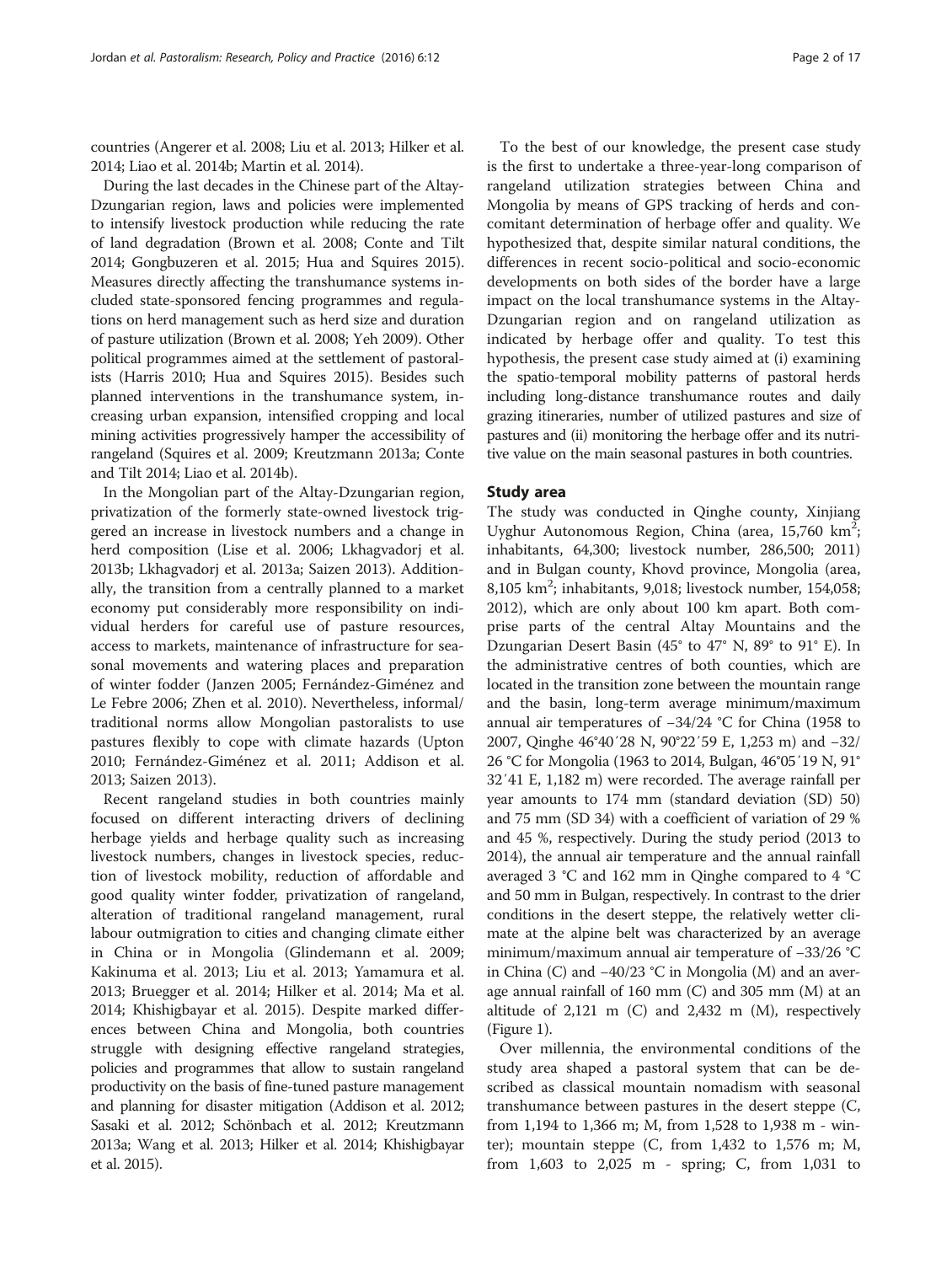<span id="page-2-0"></span>

1,328 m - autumn); floodplains of the Bulgan river in Mongolia (from 1,133 to 1,161 m - autumn); and the alpine belt (C, from 1,981 to 2,943 m; M, from 2,392 to 3,097 m - summer). To facilitate comparison between years and countries, each season's length was set at three months.

In China, the spring and autumn pastures are characterized by the Stipa caucasica and Anabasis brevifolia community and the Halimodendron halodendron and Convolvolus gortschakovii community, respectively. The Agropyron cristatum community; the Festuca ovina, Festuca altaica and Phlomis tuberosa community; and the Juniperus sabina and Larix sibirica community prevail in the summer pasture. Whereas, the S. caucasica and A. brevifolia community and the Nanophyton erinaceum community are predominant in the winter pasture. In Mongolia, the Caragana leucophloea community prevails in the spring pasture, the summer pasture is characterized by the A. cristatum community and the F. altaica community, and the autumn pasture by the Salix turanica, Caragana spinosa and Populus laurifolia community and the Phragmites australis community. The S. caucasica and A. brevifolia community dominates in the winter pasture.

Transhumant pastoralism in the Chinese as well as in the Mongolian Altay-Dzungarian region is characterized by resembling a consistent sequence of seasonal pastures

and comparable soil properties (Jordan et al. [2015](#page-14-0)). Besides similar geographic settings, the Chinese and Mongolian study region is also characterized by a similar sequence of seasonal pastures, spatially fixed for generations. The spring pastures in desert steppes or at mountain foothills are of major importance for the herds' reproduction. In summer, the animals graze at the alpine meadows. At the summer pastures, higher precipitation amounts and soils richer in organic carbon and nutrients favour higher herbage yields and quality, which is of importance to fatten the animals and for dairy production. Decreasing temperatures in autumn force herds to move back to flood plains and desert steppes which play an important role for building up further body reserves for the winter. Winter pastures at the desert steppes feature relatively low biomass yields, but their accessibility is ensured due to relatively low snow cover; nevertheless, late winter and early spring are known as bottlenecks of animal nutrition.

Even though the agro-ecological environment is similar, the political context could not be more different. In the Chinese Altay-Dzungarian region, the start date for transhumance movements to any seasonal pasture (pastures used only in a specific season, i.e. spring, summer, autumn and winter), the duration of stay on a pasture, the location and size of a household's pastures and the animal numbers per household are defined by the local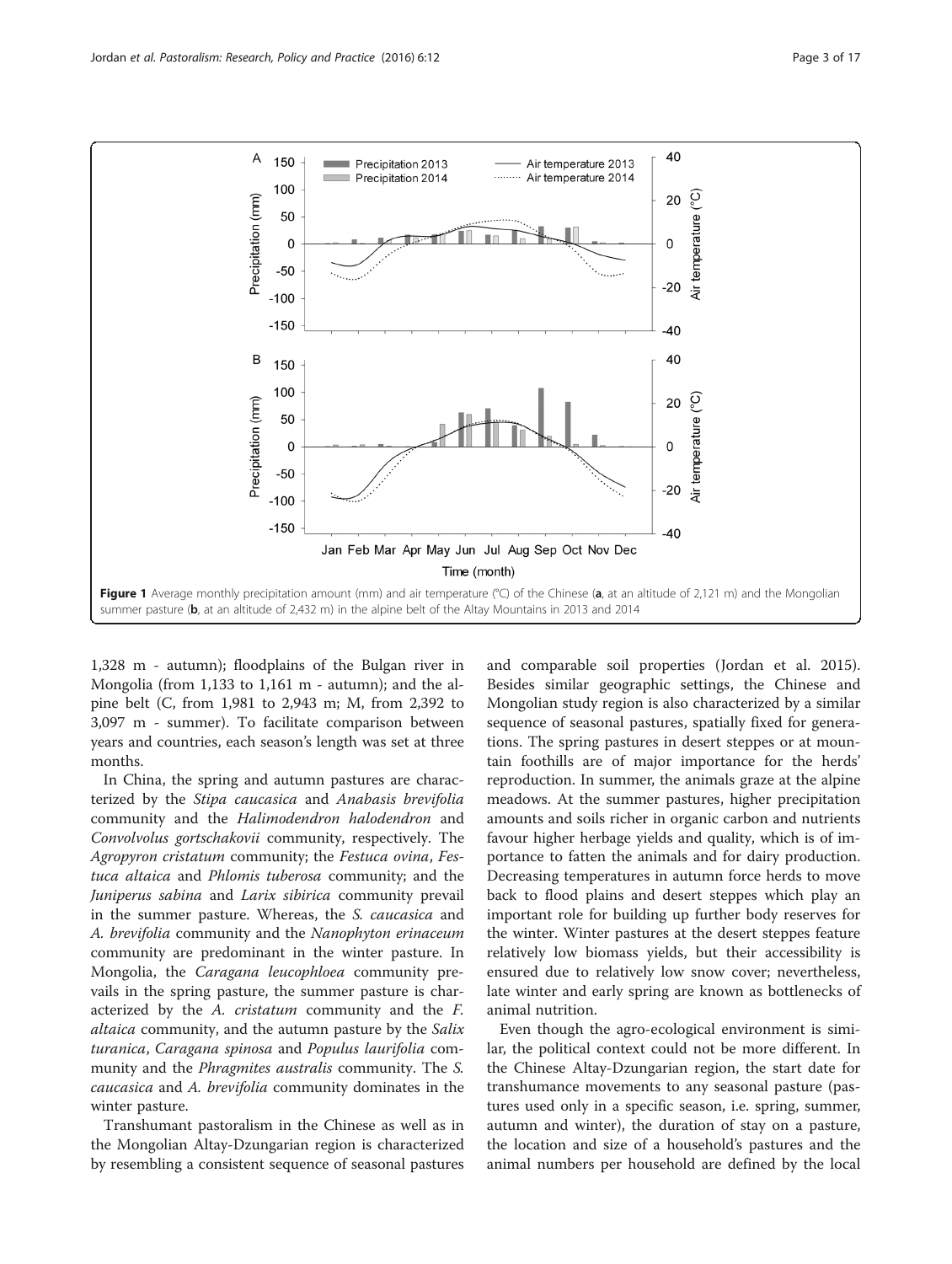government (Squires et al. [2010](#page-16-0)). A (household's) pasture is always in state ownership and in the study region is normally an unfenced but clearly delimited rangeland management unit for grazing assigned to an individual herder household; in the whole of Qinghe county, there was only one fenced winter pasture for cattle. Representatives of the local government followed the herders year-round to ensure their compliance with the mentioned regulations. However, the prescribed dates of transhumance movements to the seasonal pastures were often circumvented by sending un-herded livestock ahead (especially cattle, horses and camels). In Mongolia, in contrast, the timing of transhumance movement is determined by social and environmental factors (start of school holidays, weather conditions, herbage yield and water availability). The compliance with regulations of traditional rangeland utilization and the number of animals kept are largely selfcontrolled by the individual herder and a communally nominated 'major' herder elected by the local herders themselves (Upton [2010\)](#page-16-0).

In the study region, most livestock herds consist of sheep and goats complemented by cattle and horses, and sometimes by camels or/and yaks. Bovids on both sides of the border are of the same types, namely fat-tail sheep, cashmere goats and Turano-Mongolian cattle. Each livestock species grazes separately, except for sheep and goats. None of these animals are actively herded; only sheep and goats are sporadically checked to assure the utilization of assigned (on the basis of governmental or traditional regulations) pasture and to avoid mixing of different herds. In the early evening, sheep, goats and cattle return to the herder's camp. During winter, the livestock herds are separated into cattle herds and other livestock (goats, sheep, horses and camels). The cattle stay in the floodplains in the vicinity of villages, whereby in China some of them grazed in a fenced plot, and receive additional fodder in form of hay, while the remaining livestock is moved far into the desert plain.

#### Methods

#### Livestock-related data collection

From a previous baseline survey covering >150 herder households in each country (Munkhnasan et al. [2014](#page-15-0)), it appeared that groups of 30 to 50 or even more families utilized the same seasonal pastures and connecting tracking routes. From the baseline survey households, one typical herder family per country was chosen and asked for its willingness to participate in the current study. This family practised the classical seasonal transhumance between lowland and mountain pastures and its herd was of average size and country-specific species composition. From May to September, its pastoral movements were personally accompanied. The study herder in China was of Kazakh ethnicity (as all other herders in

the study region), whereas in Mongolia the study herder was Mongolian (Torguud tribe, the predominant ethnicity in the study region). Between 2012 and 2014, the herd studied in China averaged 428 sheep units (SU) with a SD of 43 (cattle =  $125$ , goats =  $21$ , sheep =  $242$ , horses = 40, camels = 0) and that in Mongolia 1,004 SU (SD 117; cattle =  $342$ , goats =  $173$ , sheep =  $190$ , horses = 263, camels  $= 37$ ), whereby one cattle equals  $5 \text{ SU}$ , one goat 0.9 SU, one sheep 1 SU, one horse 5 SU and one camel 7 SU (Zizhi and Degang, [2011](#page-16-0)). Differences between both countries were particularly large for the number of sheep (C,  $n = 242$ ; M,  $n = 190$ ) and goat heads  $(C, n = 23; M, n = 192)$ .

Given the importance of cattle and goats for the provision of food and income to the herder families, and their major economic and social value, GPS tracking of livestock was limited to these two species. Butt ([2010](#page-14-0)) and Moritz et al. ([2012](#page-15-0)) reported that one GPS-tracked animal per herd may be sufficient to study the general movements and grazing patterns of the entire herd over long periods of time. Therefore, per herd, one representative female cow and male goat, both of middle social rank, were equipped with a GPS collar (GPS PLUS Globalstar, VECTRONIC Aerospace GmbH, Berlin, Germany) to record the herd's temporal and spatial mobility. Date, time, altitude, longitude and latitude were stored at 1-min intervals from May to September and at 16-min intervals from October to April in the years 2012, 2013 and 2014. From May to September, each animal was carrying the collar for a minimum of three days per seasonal pasture, whereas from September to May the collared animals were tracked continuously. In addition, the transhumance routes between the seasonal pastures were tracked. This resulted in a total track number of  $n_{\text{Cattle}} = 602$  and  $n_{\text{Small ruminants}} = 933$  in China and  $n_{\text{Cattle}} = 644$  and  $n_{\text{Small ruminants}} = 752$  in Mongolia. The difference in track numbers between both countries and species is explained by accidental discharge of battery before the end of an observation period and the temporary loss of one GPS collar. For the calculation of the length and duration of transhumance movements and the duration of stay on pastures, missing GPS data were substituted by herder's information. During the first year of study, a brief survey on animal numbers, way of transportation to seasonal pastures and course of transhumance routes was conducted along the main transhumance axis on each side of the border.

#### Sampling and chemical analysis of above-ground herbaceous biomass

At each seasonal pasture, herders were asked (with the help of satellite images) to which pasture they would move next; subsequently, the pasture was visited for herbage sampling before the herders' actual movement.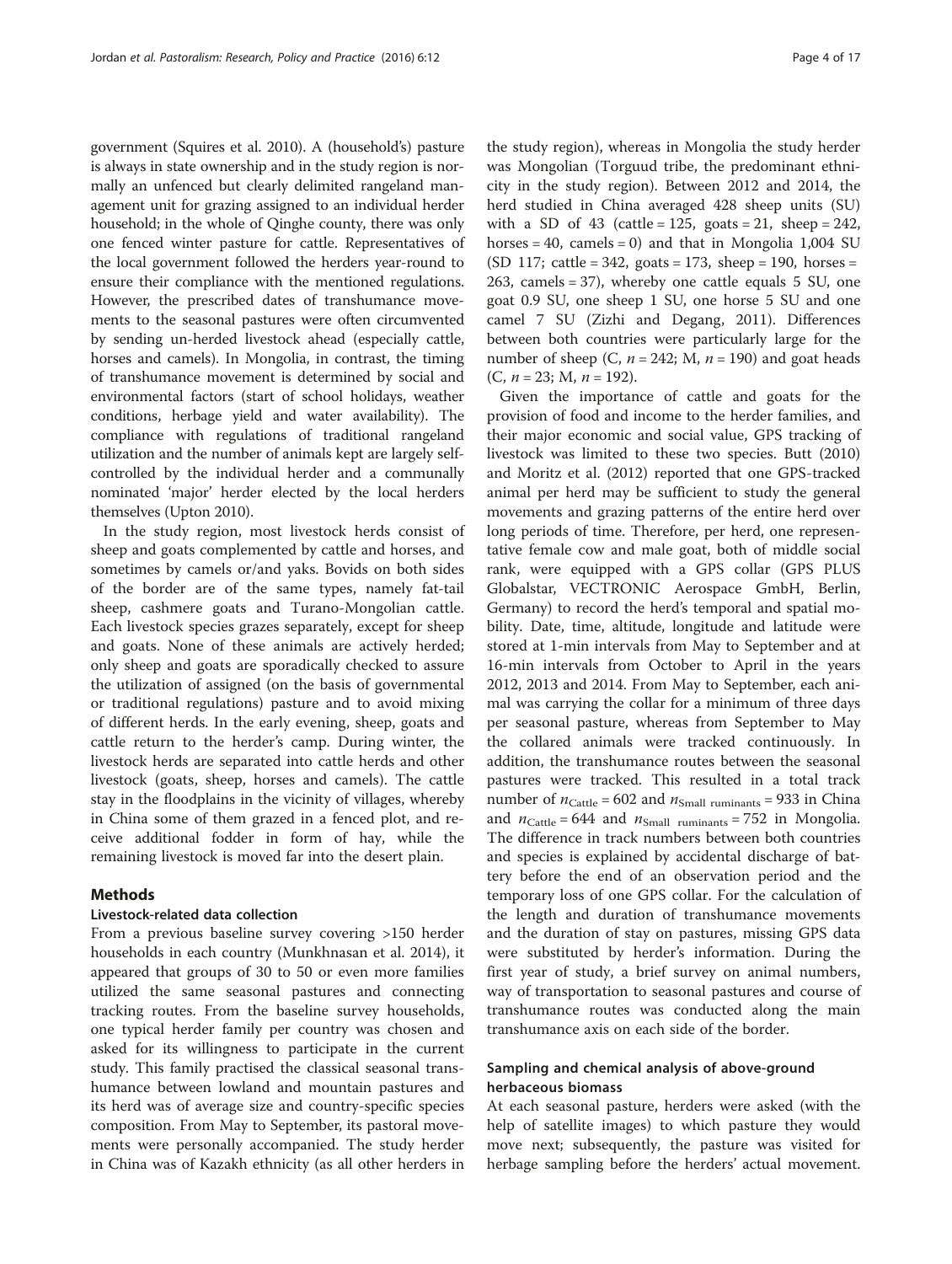Prior to the herders' arrival at each seasonal pasture, the initial above-ground herbaceous biomass was determined. At each seasonal pasture, a regular grid of  $500 \text{ m} \times 500 \text{ m}$  and a list of the GPS coordinates of each grid point (=sampling point) was created in QGIS 1.4 (Quantum GIS Development Team, 2010, QGIS Geographic Information System, Open Source Geospatial Foundation Project). At each of these sampling points, which in the field were located by a hand-held GPS device (HOLUX M-241, Holux Technology Inc., Hsinchu, Taiwan), a spot with representative herbaceous cover and composition was chosen within a radius of 4 m. Then a sampling frame  $(50 \text{ cm} \times 50 \text{ cm})$  was placed on the ground, and the above-ground herbaceous vegetation was clipped to 1 cm above the soil surface, whereby dead plant material was excluded. Additionally, further spots were sampled at every 500 m along the itinerary of the GPS-collared cattle and goat. The number of sampled spots per pasture was set on the basis of the herbage heterogeneity of each pasture.

In total, 869 spots (C,  $n = 359$ ; M,  $n = 510$ ) were sampled for the main spring, summer, autumn and winter pastures. Whereas the measurements on the pastures took place from 2012 to 2014, those along the animals' itineraries were restricted to 2013 and 2014. Due to logistic constraints, measurements at the winter pastures took place in September, although pastures were not grazed until November/December; all other measurements were made during the utilization period of the respective pasture. At each spot, the vegetation and stone cover, mean vegetation height  $(n = 3)$  and occurrence of functional plant groups (grasses, herbs and shrubs) were assessed. However, these parameters are not considered in the current study. In addition, environmental variables (altitude, aspect) and the GPS position were measured.

After the total fresh weight of herbaceous biomass was determined directly in the field (portable electronic balance, range 0.1 to 1,000 g, precision 0.1 g), the samples were dried at 60 °C until constant weight to determine the dry weight of above-ground biomass; this mass (available at the start of the grazing season) is further referred to as 'herbage offer' (Allen et al. [2011\)](#page-14-0). Following grinding to 1-mm particle size (FOSS sample mill, Cyclotec™ 1093, Haan, Germany), all samples were read with a XDS-Rapid Content Analyzer NIRsystem (FOSS NIRsystems, Hillerod, Denmark).

The concentrations of dry matter (DM) after drying to weight constancy at 105 °C, of organic matter (OM) after combustion at 550 °C and of phosphorus (P) and calcium (Ca) were determined in a subset of 290 samples following standard procedures (Naumann and Bassler [2004](#page-15-0)). Using a semi-automated Ankom 200 Fiber Analyzer (Ankom Technology, Macedon, NY, USA), a

subset of 179 samples was measured for the concentration of neutral detergent fibre (NDF) and acid detergent fibre (ADF) according to van Soest et al. ([1991](#page-16-0)) following the procedure of Schiborra et al. ([2010\)](#page-15-0). Carbon (C) and nitrogen (N) concentrations were determined by a CN analyser (Vario MAX CN; Elementar Analysensysteme GmbH, Hanau, Germany). On the basis of a calibration model (NDF  $R^2 = 0.87$ , standard error of cross-validation  $(SECV) = 43$  g kg<sup>-1</sup> DM; ADF  $R^2 = 0.90$ , SECV = 31 g kg<sup>-1</sup> DM; N  $R^2 = 0.94$ , SECV = 1.5 g kg<sup>-1</sup> DM; OM  $R^2 = 0.88$ , SECV = 21 g kg<sup>-1</sup> DM; P  $R^2$  = 0.72, SECV = 30 g kg<sup>-1</sup> DM; Ca  $R^2$  = 0.95, SECV = 25 g kg<sup>-1</sup> DM), the concentration of the respective chemical fractions was predicted in the remaining samples (Reddersen et al. [2013\)](#page-15-0). The concentration of crude protein (CP) was calculated based on the N concentration  $(CP = N \times 6.25)$ , Allen et al. [2011\)](#page-14-0). The above-mentioned parameters were used for the evaluation of the nutritive value of the vegetation ('herbage quality').

#### Data processing and statistical analysis

All GPS raw data obtained from the tracked animals were corrected for outliers (GPS positions estimated from only three satellites) as well as failed GPS readings (GPS positions were estimated from <3 satellites) and were subsequently merged per season (spring, summer, autumn and winter) and animal species. All data were processed using the software packages ArcGIS 9.2 (ESRI Corp., Redlands, CA, USA) and QGIS; coordinates were converted to UTM grid projection (WGS 1984, 46 N). The horizontal distance covered in long-distance transhumance movements was calculated using Hawth's Analysis Tools extension for ArcGIS. For the calculation of the 'daily walked distance', the horizontal distance was divided by the number of tracking days. On the basis of the GPS tracks, the number of utilized pastures was counted and the duration of stay (time between date of arrival and departure) was determined. A buffer with a 50-m width to both sides of the collared animal's itinerary was placed along the merged tracks. The surface of the resulting area was calculated and defined as 'theoretical utilized pasture area' for the entire small ruminant and cattle herd (Feldt and Schlecht [2016](#page-14-0)). The theoretical utilized pasture area was divided by the herd's duration of stay to determine the 'theoretical utilized pasture area per day'. The herbage offer and selected herbage quality data (NDF, CP and Ca:P ratio) were spatially interpolated by the Inverse Distance Weighting Method in QGIS 1.4 using a distance coefficient of three. Selected properties of the seasonal pastures as well as of the species-specific theoretical utilized pasture area were extracted from the interpolated herbage offer and herbage quality map.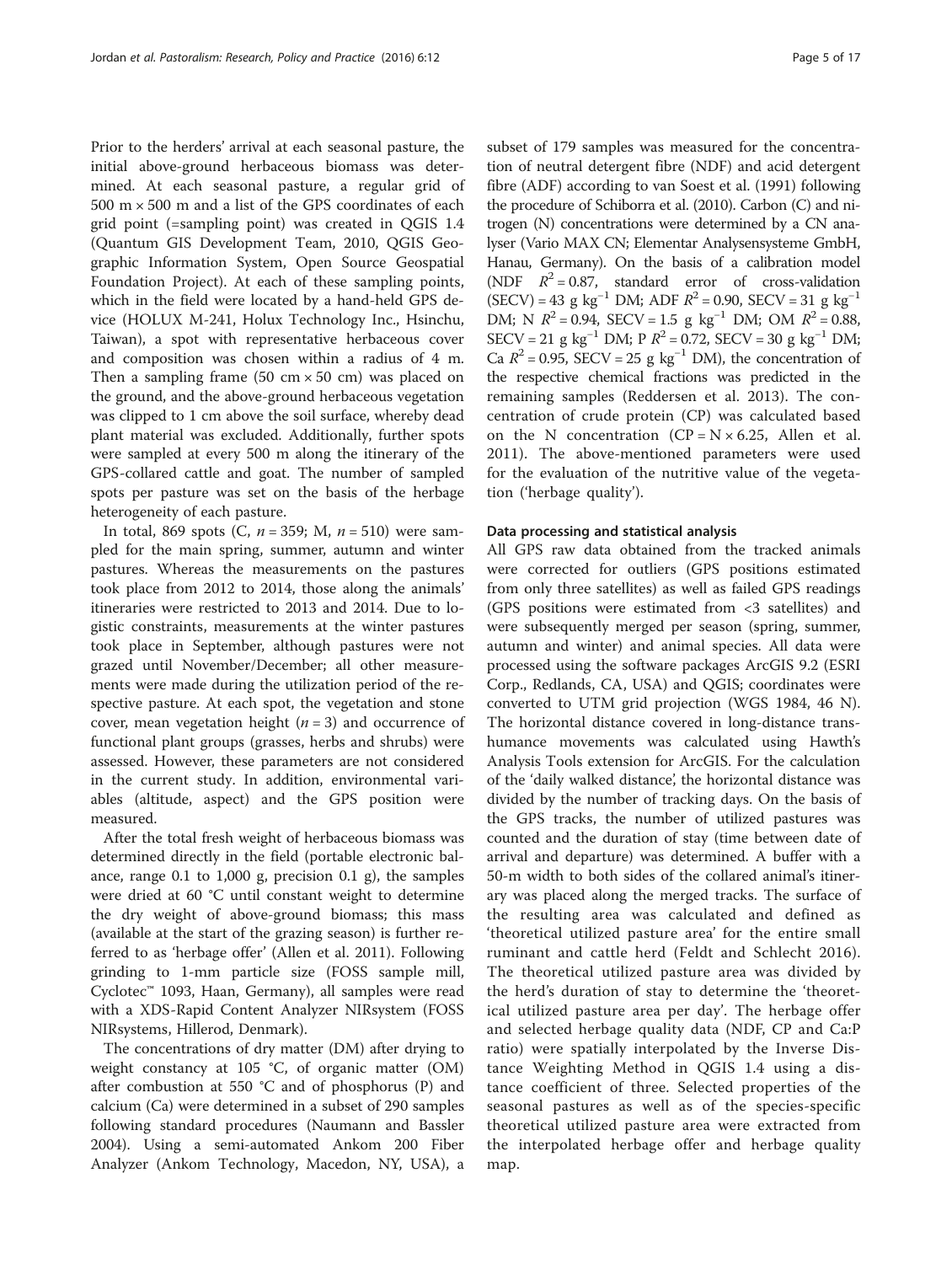On the basis of SU in a given theoretical utilized pasture area, the 'herd-related stocking density' (SU ha<sup>-1</sup>) was calculated. For estimations of stocking densities/ stocking rates, the livestock of other herders were neglected, due to the fact that either grazing areas were far off each other or herders confirmed their exclusive utilization of assigned pastures. For the calculation of the 'herd-related stocking rate' (SU \* season ha−<sup>1</sup> ), the SU were divided by the summed theoretical utilized pasture area and subsequently multiplied by the length of season (three months). The 'daily herbage allowance per SU' was calculated based on the herbage offer at the pasture divided by the number of SU and duration of stay at the pasture. For the estimation of herbage allowances, autumn and winter data were combined to compare small ruminants and cattle, since cattle stayed on the same pasture during autumn and winter. To assure comparability of the calculation of stocking density and stocking rate as well as herbage allowance across the two countries, the SU of sheep and goats were summarized and defined as 'small ruminants' as they were continuously herded and managed together.

All resulting data were compared between locations (China, Mongolia), species (cattle and goat for GPS tracks; cattle and small ruminants for herbage-related data) and seasons (spring, summer, autumn and winter). To assess the statistical relations between herbage offer and quality data and GPS-tracked data, the nonparametric Spearman's rank correlation coefficient  $(r<sub>s</sub>)$ was calculated. Statistical analyses were performed with RStudio Inc. (Version 0.98.1103, Boston, MA, USA); differences were viewed as statistically significant at  $P \leq$ 0.05.

### Results

#### Seasonal herd movements and pasture utilization

The altitude range captured within the seasonal transhumance movement varied between 1,031 and 2,943 m (China) and between 1,122 and 3,097 m (Mongolia). The overall annual distances covered by seasonal movements were similar between the countries whereas across countries differences were observed between cattle and small ruminant herds due to different management practices. The average (2012 to 2015) annual length of transhumance routes serving the movements between the seasonal pastures of cattle amounted to 219 km (SD 5.1,  $n = 29$ , China) and 244 km (SD 10.4,  $n = 8$ , Mongolia), whereas small ruminants covered a transhumance distance of 395 km (SD 136.2,  $n = 28$ , China) and 412 km (SD 97.0,  $n = 23$ , Mongolia).

The number of utilized pastures differed between countries and species, particularly for cattle herds. While the cattle herd in China visited up to nine pastures over the year, only four pastures were visited in Mongolia,

mainly due to different numbers of autumn pastures. In contrast to that, a similar pattern of seasonal pasture use was observed for the two small ruminant herds (Table [1\)](#page-6-0).

Throughout the year, the herds spent more time on a specific pasture in Mongolia than in China which applied in particular to cattle and was mainly due to the longer sojourn of the Mongolian herd at the spring and autumn pastures. The sojourn of the two small ruminant herds on the individual pastures followed a similar pattern in both countries. Their average duration of stay at a pasture was shorter than for cattle due to a higher number of pastures grazed by small ruminants in autumn and winter (Table [1\)](#page-6-0). Additionally, in China, the herds' sojourn (small ruminants and cattle) was longer at places with lower herbage allowance  $(r_s = -0.75, P <$ 0.001). In China, the duration of sojourn (arrival as well as departure date) was regulated by the local government. Nevertheless, information gathered from herders about arrival and departure dates of their animals deviated by 3 to 112 days from the official dates during the study period.

Generally, the daily walked distance differed numerically between seasons; longer distances were observed during spring (China) and summer (Mongolia) and shorter ones in autumn and winter. The annual average for the daily walked distance of cattle was 5 km day<sup>-1</sup> in China compared with 12 km day<sup>-1</sup> in Mongolia. For small ruminants, similar average daily walked distances were observed in China and Mongolia (10 and 9 km, respectively; Table [1\)](#page-6-0). The daily walked distance was mainly influenced by herbage offer and for the cattle was slightly negatively correlated with the latter variable  $(r<sub>s</sub> = -0.40, P = 0.005)$  across both countries, whereby this inverse relationship was stronger on the Mongolian side of the Altay ( $r_s = -0.62$ ,  $P = 0.001$ ).

Considering the size of the utilized pastures throughout the year, the theoretical utilized pasture area per day of the Chinese cattle herd (73 ha day−<sup>1</sup> ) was more than twice that in Mongolia (34 ha day<sup>-1</sup>), whereas the theoretical utilized pasture size of Chinese small ruminants was only slightly larger (+18 %) than that of small ruminants in Mongolia. In contrast, the theoretical utilized pasture area during autumn and winter in China was about 19 times larger for the cattle herd and 9 times larger for the small ruminant herd than that in Mongolia. Comparing the different species within China and Mongolia, the theoretical utilized pasture area of cattle was always smaller than that of small ruminants, especially during winter, except for the autumn pastures. The largest differences were observed for the winter pastures of cattle which were 44 and 17 times smaller than the ones of small ruminants in China and in Mongolia, respectively (Table [1\)](#page-6-0). Herbage offer was an important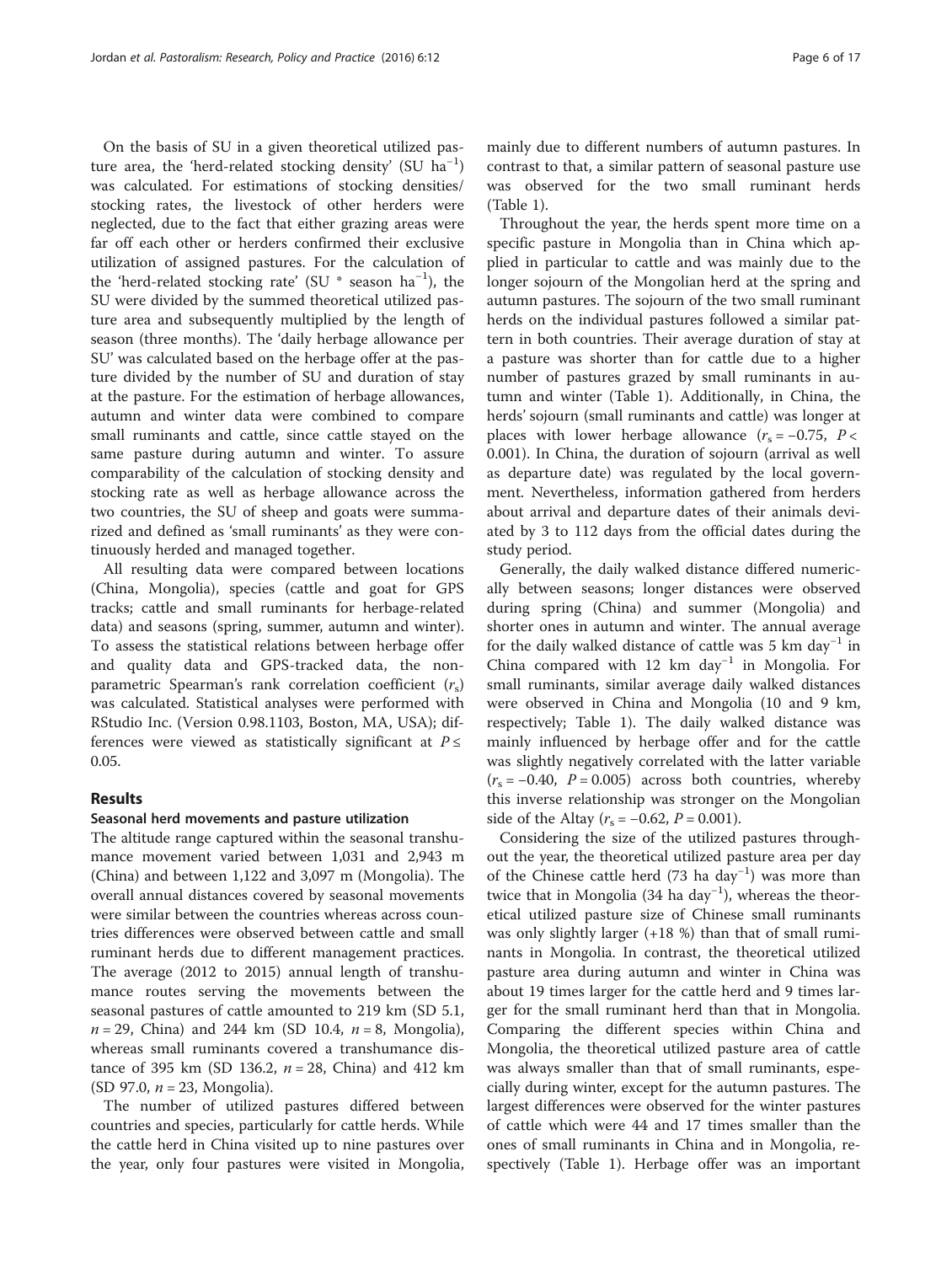<span id="page-6-0"></span>Table 1 Average number of utilized pastures, duration of stay at an individual pasture, grazed area per day, daily walked distance and herd-related stocking rate of cattle and small ruminants/goats at the main seasonal pastures in China and Mongolia between 2012 and 2014. Given values are mean values with the corresponding one standard deviation (SD) and number of samples as specified for each variable (n)

|                                              |                 |                  | China          |                |                |                | Mongolia       |                |                          |                |
|----------------------------------------------|-----------------|------------------|----------------|----------------|----------------|----------------|----------------|----------------|--------------------------|----------------|
|                                              |                 |                  | Spring         | Summer         | Autumn         | Winter         | Spring         | Summer         | Autumn                   | Winter         |
| Pastures (n)                                 | Cattle          | Mean             | $\overline{2}$ | $\overline{2}$ | $\overline{4}$ | $\mathbf{1}$   | 1              | $\overline{2}$ |                          | $\mathbf{1}$   |
|                                              |                 | SD               | 1.0            | 0.0            | 0.5            | 0.0            | 0.0            | 0.0            | L,                       | 0.0            |
|                                              |                 | $\sqrt{n}$       | $\overline{4}$ | $\overline{4}$ | $\overline{7}$ | $\overline{2}$ | $\overline{2}$ | $\overline{4}$ | $\frac{1}{2}$            | $\overline{2}$ |
|                                              | Small ruminants | Mean             | 3              | $\overline{2}$ | 3              | $\mathbf{1}$   | $\overline{2}$ | $\overline{2}$ | 1                        | 3              |
|                                              |                 | SD               | 1.5            | 0.0            | 0.8            | 0.0            | 0.0            | 0.0            | 0.0                      | 0.0            |
|                                              |                 | $\sqrt{n}$       | 5              | 6              | 9              | 3              | $\overline{4}$ | $\overline{4}$ | 3                        | 5              |
| Duration of stay per pasture (days)          | Cattle          | Mean             | 21             | 38             | 11             | 167            | 45             | 32             | $\overline{\phantom{a}}$ | 247            |
|                                              |                 | SD               | 0.2            | $0.8\,$        | 1.9            | 16.8           | 19.3           | 5.4            | $\frac{1}{2}$            | 14.3           |
|                                              |                 | $\sqrt{n}$       | 55             | 102            | 72             | 334            | 38             | 47             | $\overline{\phantom{0}}$ | 412            |
|                                              | Small ruminants | Mean             | 28             | 43             | 23             | 140            | 42             | 32             | 77                       | 57             |
|                                              |                 | SD               | 1.3            | 7.1            | 1.7            | 42.9           | 11.4           | 0.0            | 23.2                     | 18.5           |
|                                              |                 | $\sqrt{n}$       | 124            | 135            | 198            | 411            | 190            | 126            | 84                       | 269            |
| Daily pasture area (ha)                      | Cattle          | Mean             | 22             | 6              | 77             | $\mathbf{1}$   | 8              | 22             | ۰                        | 4              |
|                                              |                 | SD               | 15.2           | 3.1            | 11.0           | 0.6            | 3.9            | 3.1            | $\overline{\phantom{m}}$ | 0.7            |
|                                              |                 | $\sqrt{n}$       | 70             | 101            | 72             | 334            | 38             | 47             | $\overline{\phantom{0}}$ | 416            |
|                                              | Small ruminants | Mean             | 36             | 18             | 68             | 63             | 66             | 25             | 8                        | 73             |
|                                              |                 | SD               | 26.8           | $2.0\,$        | 13.6           | 41.4           | 20.6           | 2.8            | 2.3                      | 40.4           |
|                                              |                 | $\sqrt{n}$       | 110            | 135            | 149            | 482            | 190            | 126            | 100                      | 269            |
| Daily walked distance (km)                   | Cattle          | Mean             | 6              | 6              | 5              | 3              | 11             | 15             |                          | 8              |
|                                              |                 | SD               | 2.0            | 1.3            | 0.8            | 0.6            | 2.3            | 3.6            | $\overline{\phantom{0}}$ | 2.2            |
|                                              |                 | $\sqrt{n}$       | 70             | 101            | 72             | 334            | 38             | 47             | $\overline{\phantom{0}}$ | 416            |
|                                              | Small ruminants | Mean             | 12             | 9              | 10             | 9              | 11             | 12             | 6                        | 8              |
|                                              |                 | SD               | 1.8            | 1.6            | 2.6            | 3.3            | 3.2            | 3.0            | 0.4                      | 1.6            |
|                                              |                 | $\sqrt{n}$       | 110            | 135            | 149            | 482            | 190            | 126            | 100                      | 269            |
| Stocking rate (SU* season ha <sup>-1</sup> ) | Cattle          | Mean             | 1.3            | 2.1            | 0.4            | 1.7            | 3.5            | 1.6            |                          | 0.8            |
|                                              |                 | SD               | 1.1            | 1.2            | 0.1            | 0.9            | 0.7            | 0.5            | $\overline{a}$           | 0.0            |
|                                              |                 | $\sqrt{n}$       | 70             | 101            | 72             | 334            | 38             | 47             | $\overline{\phantom{a}}$ | 416            |
|                                              | Small ruminants | Mean             | 1.1            | 1.5            | 0.5            | 0.3            | 0.6            | 1.3            | 2.1                      | 0.3            |
|                                              |                 | SD               | 1.1            | 0.7            | 0.2            | 0.3            | 0.3            | 0.3            | 0.8                      | 0.1            |
|                                              |                 | $\boldsymbol{n}$ | 110            | 135            | 149            | 482            | 190            | 126            | 100                      | 269            |

driver for the theoretical utilized pasture area: The area used per day was negatively correlated with the average herbage offer at the pasture site across all species ( $r_s = -0.43$ ,  $P = 0.013$ ), whereby the correlation was higher if only cattle were considered  $(r<sub>s</sub> = -0.53,$  $P = 0.044$ .

Seasonal (three-month) stocking rates (SU ha<sup>-1</sup>) ranged from 0.32 and 0.31 for Chinese and Mongolian small ruminants during winter to 3.48 for Mongolian cattle during spring. Comparing both countries, seasonal stocking rates of cattle were lower in the Chinese spring and autumn pastures, whereas stocking rates of small ruminants were only lower in the Chinese autumn pastures. Particularly, Mongolian spring pastures evinced high cattle stocking rates, while for small ruminants high rates were observed during summer (China) and autumn (Mongolia). Comparing the stocking rates of cattle and small ruminants within each country, Chinese and Mongolian cattle pastures featured always higher stocking rates over the course of the year, with the exception of the Chinese autumn pastures of cattle (Table 1).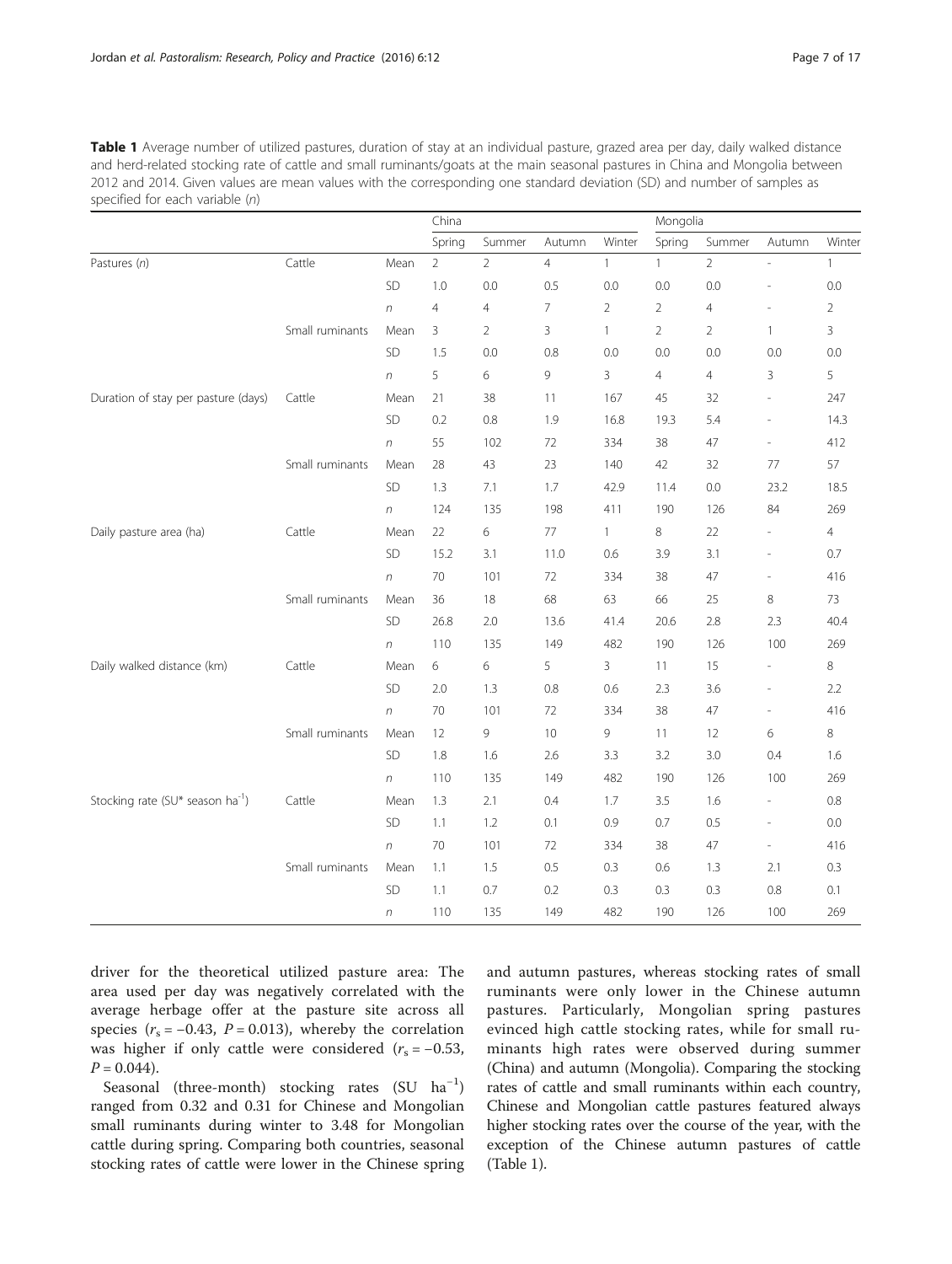#### <span id="page-7-0"></span>Quantity and quality of herbage

The herbage offer ranged from 847 (winter pasture) to 1,685 kg DM ha−<sup>1</sup> (summer pasture) in China. At the Mongolian sites, a wider range of herbage offer from 535 (summer pasture) to 1,868 kg DM ha−<sup>1</sup> (autumn pasture; Table 2) was recorded. Compared with Mongolia, Chinese pastures were characterized by a higher herbage offer with the exception of the autumn pastures; the largest difference was observed for the summer pastures where herbage offers were three times higher on the Chinese side (Table 2). Considering all seasonal pastures, overall average herbage offer was about 18 % higher in China than in Mongolia. Comparing average herbage offers available to each livestock species between both countries, Chinese cattle utilized pasture areas with lower herbage offers (−14 %) than those utilized by cattle in Mongolia, whereas the herbage offers on pasture areas utilized by Mongolian small ruminants were 29 % lower than the respective Chinese values. Comparisons between livestock species within each country indicated lower herbage offers on pasture

areas utilized by cattle than by small ruminants (−24 %) in China, whereas in Mongolia cattle utilized pasture areas with 22 % higher yields than areas utilized by sheep and goats (Figure [2\)](#page-8-0).

Yearly average herbage allowances (kg DM SU day−<sup>1</sup> ) amounted to 20 (Mongolia) and 50 (China) for cattle and 52 (Mongolia) and 65 (China) for small ruminants (Figure [3\)](#page-9-0). The herbage allowance on all seasonal pastures was higher in China compared with Mongolia, except for the spring pasture of small ruminants, where the Chinese value was 33 % lower. Despite the high herbage offer in the summer season, the lowest herbage allowance was determined for the summer pastures, while high herbage allowances prevailed at spring and autumn/winter pastures. Comparisons of herbage allowances between livestock species within each country showed higher values for Chinese cattle than for small ruminants, except for the autumn pasture on which herbage allowance for cattle was considerably lower than for small ruminants. In contrast, in Mongolia, all pastures of cattle were characterized by a lower herbage

Table 2 Duration of stay at the seasonal pasture as well as average yield and concentrations of dry matter (DM), organic matter (OM), neutral detergent fibre (NDF), acid detergent fibre (ADF), crude protein (CP), phosphorus (P) and calcium (Ca) for herbage at the main seasonal pastures in China and Mongolia between 2012 and 2014. Given values are mean values with the corresponding one standard deviation (SD) and number of samples (n)

|                                         |            | China   |        |        |        | Mongolia |        |        |        |  |
|-----------------------------------------|------------|---------|--------|--------|--------|----------|--------|--------|--------|--|
|                                         |            | Spring  | Summer | Autumn | Winter | Spring   | Summer | Autumn | Winter |  |
| Duration of stay (days)                 | Mean       | 25      | 43     | 18     | 154    | 43       | 32     | 77     | 135    |  |
|                                         | SD         | 1.1     | 7.0    | 3.8    | 16.3   | 3.1      | 0.0    | 23.2   | 70.0   |  |
|                                         | $\sqrt{n}$ | 179     | 237    | 270    | 745    | 227      | 173    | 84     | 680    |  |
| Herbage offer (kg DM ha <sup>-1</sup> ) | Mean       | 1,418   | 1,685  | 1,121  | 847    | 1,201    | 535    | 1,868  | 555    |  |
|                                         | SD         | 896.5   | 747.2  | 864.6  | 656.2  | 820.7    | 419.3  | 835.1  | 338.0  |  |
|                                         | $\sqrt{n}$ | 44      | 219    | 31     | 65     | 60       | 326    | 28     | 96     |  |
| $DM (g kg-1 FM)$                        | Mean       | 449     | 359    | 447    | 428    | 513      | 571    | 384    | 386    |  |
|                                         | SD         | 131.3   | 129.5  | 93.5   | 89.8   | 127.2    | 159.4  | 59.6   | 116.9  |  |
|                                         | $n^a$      | 44      | 194    | 30     | 56     | 57       | 290    | 22     | 91     |  |
| OM (g $kg^{-1}$ DM)                     | Mean       | 853     | 891    | 822    | 869    | 917      | 891    | 891    | 811    |  |
|                                         | SD         | 35.9    | 26.9   | 59.8   | 34.1   | 22.3     | 33.3   | 22.5   | 67.9   |  |
| $CP$ (g $kg^{-1}$ DM)                   | Mean       | 136     | 121    | 71     | 85     | 118      | 108    | 83     | 111    |  |
|                                         | SD         | 26.6    | 17.2   | 27.5   | 23.5   | 19.6     | 30.8   | 14.9   | 18.1   |  |
| NDF (g $kg^{-1}$ DM)                    | Mean       | 528     | 467    | 586    | 525    | 470      | 552    | 586    | 410    |  |
|                                         | SD         | 64.9    | 44.6   | 98.5   | 64.3   | 87.4     | 53.3   | 53.1   | 88.1   |  |
| ADF (g $kg^{-1}$ DM)                    | Mean       | 360     | 325    | 397    | 367    | 286      | 298    | 339    | 239    |  |
|                                         | SD         | 54.6    | 38.3   | 92.3   | 43.2   | 44.2     | 46.8   | 33.9   | 69.5   |  |
| $P$ (g kg $^{-1}$ DM)                   | Mean       | 2.1     | 2.0    | 1.2    | 1.3    | 1.7      | 1.3    | 1.2    | 1.3    |  |
|                                         | SD         | 0.3     | 0.2    | 0.4    | 0.5    | 0.4      | 0.3    | 0.2    | 0.4    |  |
| Ca (g $kg^{-1}$ DM)                     | Mean       | $8.0\,$ | 10.5   | 15.3   | 17.8   | 8.1      | 7.1    | 7.9    | 31.1   |  |
|                                         | SD         | 5.3     | 2.9    | 10.8   | 8.7    | 3.9      | 3.6    | 3.3    | 14.8   |  |

FM fresh matter

 $P$ For the following quality parameters, the numbers (n) are equal in the corresponding column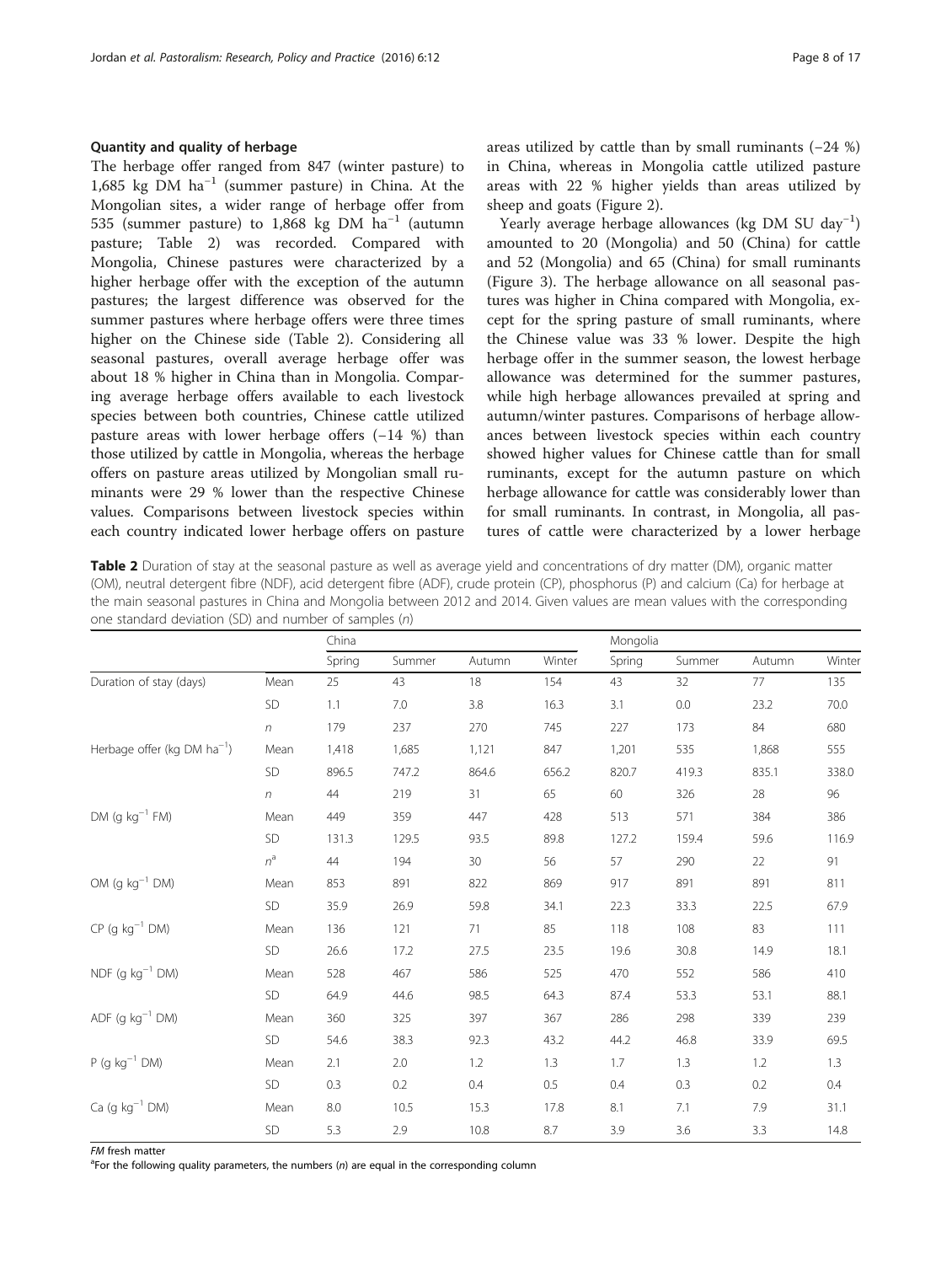<span id="page-8-0"></span>

allowance than for the pastures of small ruminants. Across both species, stocking density was slightly negatively correlated with herbage allowance in Mongolia ( $r_s = -0.74$ ,  $P < 0.001$ ), but not in China.

Herbage quality varied between countries, seasons and utilized pasture areas of different livestock species. Concentrations of CP and P were low on autumn and winter pastures, whereas high concentrations were measured on spring pastures. Comparing the quality parameters of pastures between livestock species, difference were largest for the CP concentration in herbage from the autumn/winter pastures; the Chinese cattle/small ruminant

pastures showed −10 %/−21 % less CP than in Mongolia. The lowest NDF and ADF concentrations were measured for the summer pasture in China and for the winter pasture in Mongolia, whereby overall concentrations were lower for the Chinese than for the Mongolian pastures (Table [2](#page-7-0)). Comparing herbage NDF concentrations for livestock species and countries, maxima on cattle pastures were determined in spring (China) and autumn/ winter (Mongolia), whereas maxima on small ruminant pastures were measured during autumn/winter (China) and summer (Mongolia). On both sides of the border, Ca concentrations were highest for the winter pastures in the desert areas. Given the relatively low P concentrations, Ca:P ratios varied between 4:1 (Chinese spring pasture) and 28:1 (Mongolian autumn/winter pasture). On all seasonal cattle pastures, lower Ca:P ratio were measured than on small ruminant pastures, particularly for the Chinese (−68 %) and Mongolian (−150 %) autumn/winter pasture (Figure [3](#page-9-0)).

The herbage offer of a respective pasture was positively related to herbage quality, as pasture sites with higher herbage offers showed also higher CP concentrations ( $r_s = 0.35$ ,  $P = 0.044$ ) with a particularly high correlation determined for the Chinese pasture areas utilized by cattle  $(r_s > 0.52, P = 0.033)$ .

#### **Discussion**

#### Mobility pattern

Pastoralists in semi-arid and arid environments strongly depend on herd mobility to optimize forage availability for their animals and utilize pastures sustainably (Humphrey and Sneath [1999](#page-14-0); Fernández-Giménez and Le Febre [2006;](#page-14-0) Behnke et al. [2011](#page-14-0)). This implies seasonally and annually flexible adaptation of long-distance transhumance routes, frequency of pasture changes and daily grazing itineraries (Saizen et al. [2010;](#page-15-0) Kakinuma et al. [2014](#page-15-0)). As in other transhumant systems of the world, livestock mobility in the Altay-Dzungarian region is mainly influenced by the seasonal variability of herbage quantity, quality and palatability, access to water, weather conditions (precipitation, snow depth, temperature and wind) and prevalence of pests and predators (such as mosquitos, horseflies and wolfs), topographic features, traditions, infrastructure and political and social framework but also by individual human decisions (Angerer et al. [2008](#page-14-0); Tsui [2012;](#page-16-0) Kakinuma et al. [2014;](#page-15-0) Kerven et al. [2016a, 2016b\)](#page-15-0).

We observed that as decisions were taken, pastoralists were assessing the benefits of specific herding strategies against potential risks. Yet, the two cooperating herders largely managed their animals and pastures according to regional practices which comprised in the Chinese Altay the use of transhumance routes of up to 640 km per year including 33 changes of pastures (Morrison [1999;](#page-15-0) Squires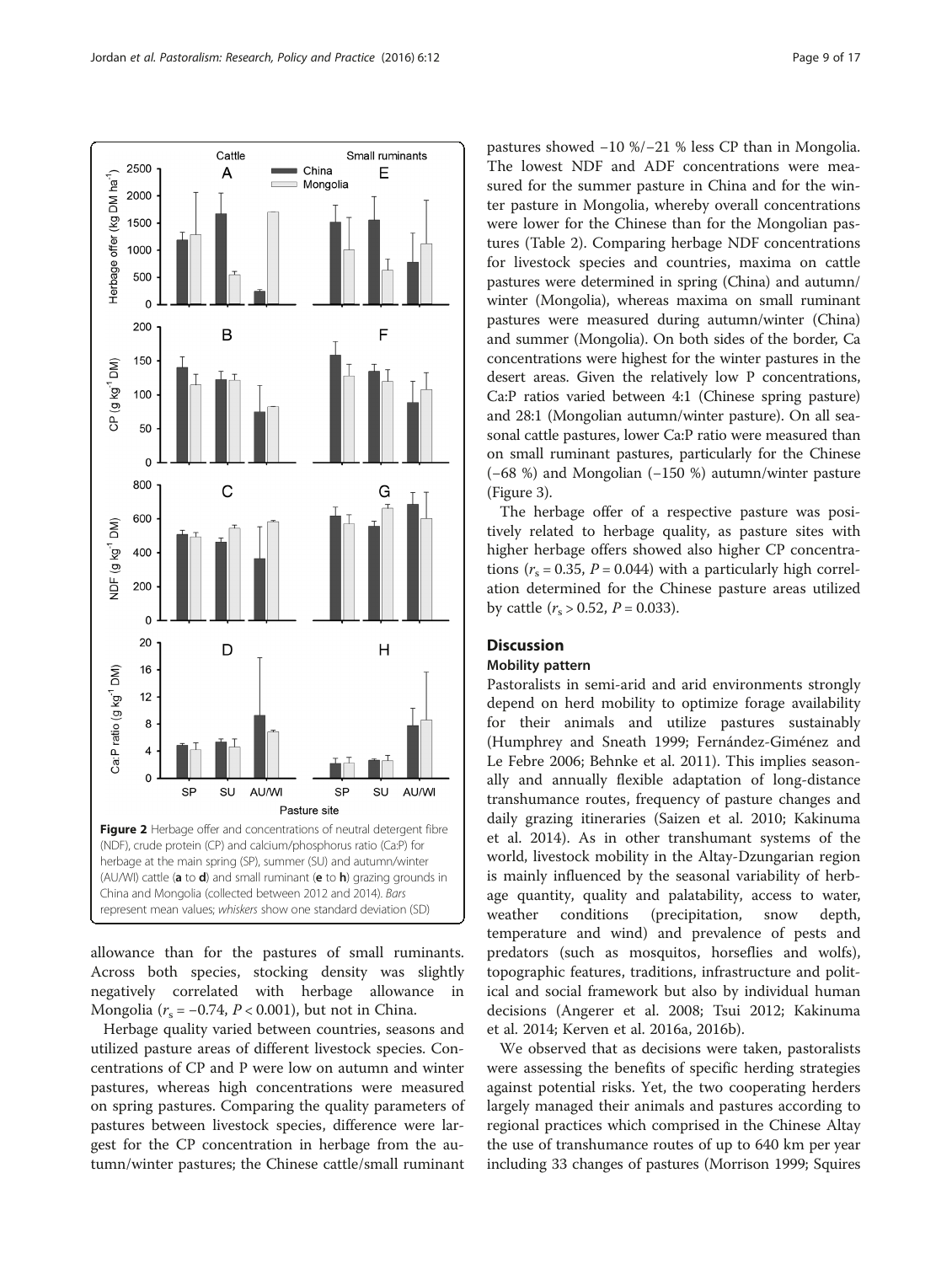<span id="page-9-0"></span>

et al. [2010](#page-16-0)). However, increasing population density, rising economy and governmental interference with the transhumance system (such as regulation of mobility and animal numbers, state-sponsored fencing programmes, clearance of 'degraded' rangeland, expansion of irrigated agricultural land and mandatory forced resettlement of herders) has changed the traditional herding system in the Chinese Altay (Yeh [2005](#page-16-0); Brown et al. [2008](#page-14-0); Squires et al. [2009;](#page-16-0) Yeh [2009;](#page-16-0) Squires et al. [2010](#page-16-0); Tsui [2012](#page-16-0)).

The transhumance system in the Mongolian Altay, in contrast, remained largely unregulated by the distant government, but is currently also changing due to a shift from camels to trucks for the transportation of families, mobile homes (yurts) and weak animals, and changes in people's way of living such as year-round grazing near the villages due to a rising demand for social and health services and generation of supplementary income. This was also described by other studies conducted in Mongolia (Lise et al. [2006](#page-15-0); Okayasu et al. [2007](#page-15-0); Kamimura [2013](#page-15-0); Lkhagvadorj et al. [2013b](#page-15-0); Bruegger et al. [2014\)](#page-14-0).

Despite these altered social and political circumstances, the long-distance movements (particularly of small ruminants) in the Chinese and Mongolian Altay were longer compared with distances reported for other regions in China (Xinjiang Autonomous Region, Altay prefecture) and Mongolia (the Mongolian plateau and Ugtaal sum) ranging from 90 to 190 km (Morrison [1999](#page-15-0); Lise et al. [2006](#page-15-0); Zhen et al. [2010;](#page-16-0) Kreutzmann [2013b](#page-15-0)). The remoteness from markets and the high altitudinal gradient of the Altay-Dzungarian region may explain the relatively high degree of mobility (Lkhagvadorj et al. [2013a;](#page-15-0) Liao et al. [2014b\)](#page-15-0).

Regardless of the different framework conditions across our study region long-distance movement patterns were similar. During the period of our on-site measurements, the transhumance routes of Chinese small ruminants changed from long-distance movement to the

desert steppe in 2012 to pasture sites closer to the settlements (in 2013 and 2014), due to low herbage availability on the more remote pastures. The latter was triggered by an expansion of irrigated agricultural land and mining activities directly within the autumn and winter pasture areas during the last two years of this study. The frequency of changes of individual pasture areas within a seasonal pasture and the duration of long-distance movements in our study region were within the range of values reported in other studies of similar ecological context (Lise et al. [2006](#page-15-0); Behnke et al. [2011;](#page-14-0) Liao et al. [2014a\)](#page-15-0), in which the number of utilized pastures and duration of stay ('sojourn') varied between three and eight times and 1.5 and 3.5 months, respectively. The higher number of movements and consequently shorter duration of stays in China compared with Mongolia largely reflected governmental regulations.

A further integral component of herd mobility and use of pasture in accordance with the environmental conditions is the exploitation of seasonal pastures. Grazing itineraries and the resultant theoretical utilized pasture area are determined by a variety of factors such as meteorological conditions, topographic features, the spatial expansion of the pasture, herbage yield and quality, animals' dietary preferences, distance to water, land use rights and management strategies such as daily herding practices (Baumont et al. [2000;](#page-14-0) Lin et al. [2011;](#page-15-0) Askar et al. [2013\)](#page-14-0). The average daily walked distance in the study area was slightly lower (particularly during autumn and winter) than reported by studies of transhumance systems in sub-Saharan Africa (Turner et al. [2005](#page-16-0); Schlecht et al. [2006;](#page-16-0) Butt [2010;](#page-14-0) Raizman et al. [2013\)](#page-15-0). Environmental conditions such as low temperature, snow cover and strong wind as well as the herd-release strategy (small ruminants) or absence of active herding (cattle) likely reduced the length of daily grazing itineraries (Vetter [2005;](#page-16-0) Schlecht et al. [2006;](#page-16-0) Squires et al. [2010](#page-16-0)). This assumption is substantiated by a comparison with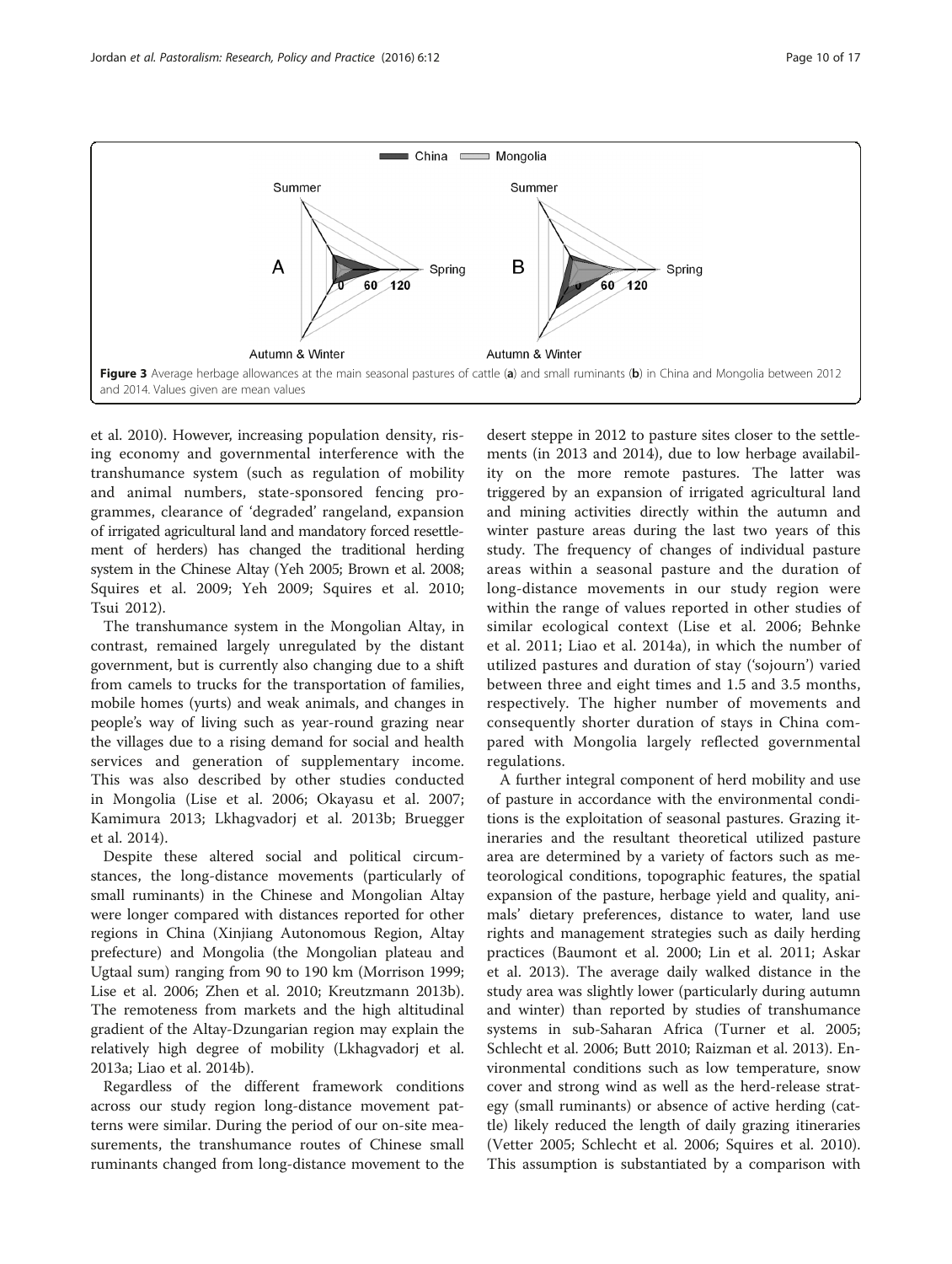daily itineraries tracked under similar management conditions in Inner Mongolia, Mongolia and the Tibetan plateau, which closely matched the data of the current study and ranged between 3 and 13 km per day (Kawamura et al. [2005;](#page-15-0) Joly et al. [2013](#page-14-0); Ding et al. [2014](#page-14-0)).

The cross-country comparison of daily grazing itineraries revealed larger distances covered by cattle in Mongolia than in China, likely caused by lower herbage offers in Mongolia on the one hand and the Chinese regulation of animal numbers per pasture on the other hand. However, differences in daily distances and thus in sizes of theoretical utilized pasture areas between species may be explained by their different foraging preferences and accessibility of pastures. As various authors have reasoned, in particular, topographic features such as steep slopes and high stone cover at the pastures may limit the grazing radius of cattle (Zemmrich et al. [2010](#page-16-0); Fujita et al. [2013;](#page-14-0) Turner et al. [2014\)](#page-16-0) as was also observed in the Altay-Dzungarian region. The relatively short distances covered by of Chinese cattle during the winter are a result of restricted pasture grounds (pastures near the village and partly fenced pastures) and additional fodder supply in the form of hay.

The stocking density and stocking rate differed between the two countries due to the above-discussed differences in livestock mobility patterns, such as the number of movements and duration of stay, but also livestock numbers and daily herding strategies. In particular during spring and summer, the observed stocking rates were relatively high in both countries compared with similar regions in Inner Mongolia and Mongolia (Kawamura et al. [2005](#page-15-0); Lise et al. [2006;](#page-15-0) Chen et al. [2007](#page-14-0); Sugita et al. [2007;](#page-16-0) Glindemann et al. [2009](#page-14-0); Lkhagvadorj et al. [2013a;](#page-15-0) Bösing et al. [2014](#page-14-0); Liao et al. [2014a](#page-15-0)). Governmental regulation of animal numbers and duration of stay on pastures seemed to lower the stocking densities particularly in the Chinese Altay. However, the non-compliance with administratively prescribed arrival and departure dates for pasture sites by most of the herders (own data, unpublished) disclosed the limited reach of strict regulation in a highly fragile environment (Banks et al. [2003](#page-14-0); Campbell et al. [2006](#page-14-0); Lee et al. [2015](#page-15-0)). Mongolian pastures, in contrast, are currently subjected to rising grazing pressure due to increasing livestock numbers (especially before the 2009/2010 dzud) and particularly increasing numbers of cashmere goats, as well as possibly reduced livestock mobility (Saizen et al. [2010](#page-15-0); Saizen [2013](#page-15-0); Hilker et al. [2014\)](#page-14-0). These phenomena were also observed in Bulgan county (personal communication, Bulgan sum governor), where from 1999 to 2014 the goat and sheep population in the Mongolian study region increased by 51 % and 9 %, with peaks of 114 % and 14 %, respectively, reached in the pre-dzud year 2008 ([Appendix\)](#page-13-0). Furthermore, our three-year data of long-distance movements and complementary information from the baseline survey indicate a decline of long-distance movements to the desert steppes (winter) and alpine belts (summer) in favour of year-round grazing of pastures near settlements. The localized high grazing pressure resulting from these developments is exacerbated by a declining number of active herders and a concurrent increase of herd sizes, which is partly the result of an increased number of herders who are in charge of additional livestock of other herders in return for payment, which has also been observed elsewhere (Humphrey and Sneath [1999](#page-14-0); Saizen [2013\)](#page-15-0).

In addition, active daily herding was often lacking, which reflects labour scarcity, loss of traditional knowledge and absence of an effective coordinating authority at the pastures which intensified the grazing pressure in both countries'study areas (Brown et al. [2008;](#page-14-0) Yamamura et al. [2013](#page-16-0)).

#### Quantity and quality of herbage

The harsh continental climate with its high inter-annual rainfall variability and short growing period limits the rangeland productivity in the Chinese-Mongolian Altay (Chen et al. [2007](#page-14-0); Saizen et al. [2010](#page-15-0)). These circumstances may be aggravated according to climate change predictions for the Altay-Dzungarian region that foresee an increase in the average annual temperature, more frequent and prolonged summer droughts and temporal shifts of precipitation from summer to winter (Angerer et al. [2008;](#page-14-0) Lkhagvadorj et al. [2013a](#page-15-0); Hilker et al. [2014](#page-14-0); Liao et al. [2014a](#page-15-0)). Moreover, herd management such as daily herding practices and grazing duration, livestock numbers and herd composition are known to affect the occurrence, frequency, distribution and growth of grassland species and thus herbage yield and its nutritive value (Briske et al. [2003;](#page-14-0) Schönbach et al. [2012](#page-16-0); Kreutzmann [2013a;](#page-15-0) Lkhagvadorj et al. [2013b](#page-15-0); Hilker et al. [2014\)](#page-14-0).

The spatio-temporal variability in herbage yield and quality challenges grazing management decisions as both parameters are the main determinants of animal performance in transhumant livestock systems (Behnke et al. [2011](#page-14-0)). Hence, long-distance moves (temporary relocation of herds) and selective feeding strategies of individual livestock species are of importance in the quest for the best possible forage exploitation for animal growth and production (Baumont et al. [2000;](#page-14-0) Vallentine [2001](#page-16-0); Behnke et al. [2011;](#page-14-0) Yoshihara et al. [2013;](#page-16-0) Liao et al. [2014a](#page-15-0)). In accordance with literature (Ni [2004](#page-15-0); Angerer et al. [2008\)](#page-14-0) Chinese-Mongolian pastures feature a wide range of above-ground biomass yields (30 to 20,210  $\text{kg}^{-1}$  DM ha), depending on the ecotype and season. At the same time, high standard deviations indicate a high variability within each pasture due to varying topography and variability of rainfall. Nonetheless, the observed herbage offers were relatively low compared with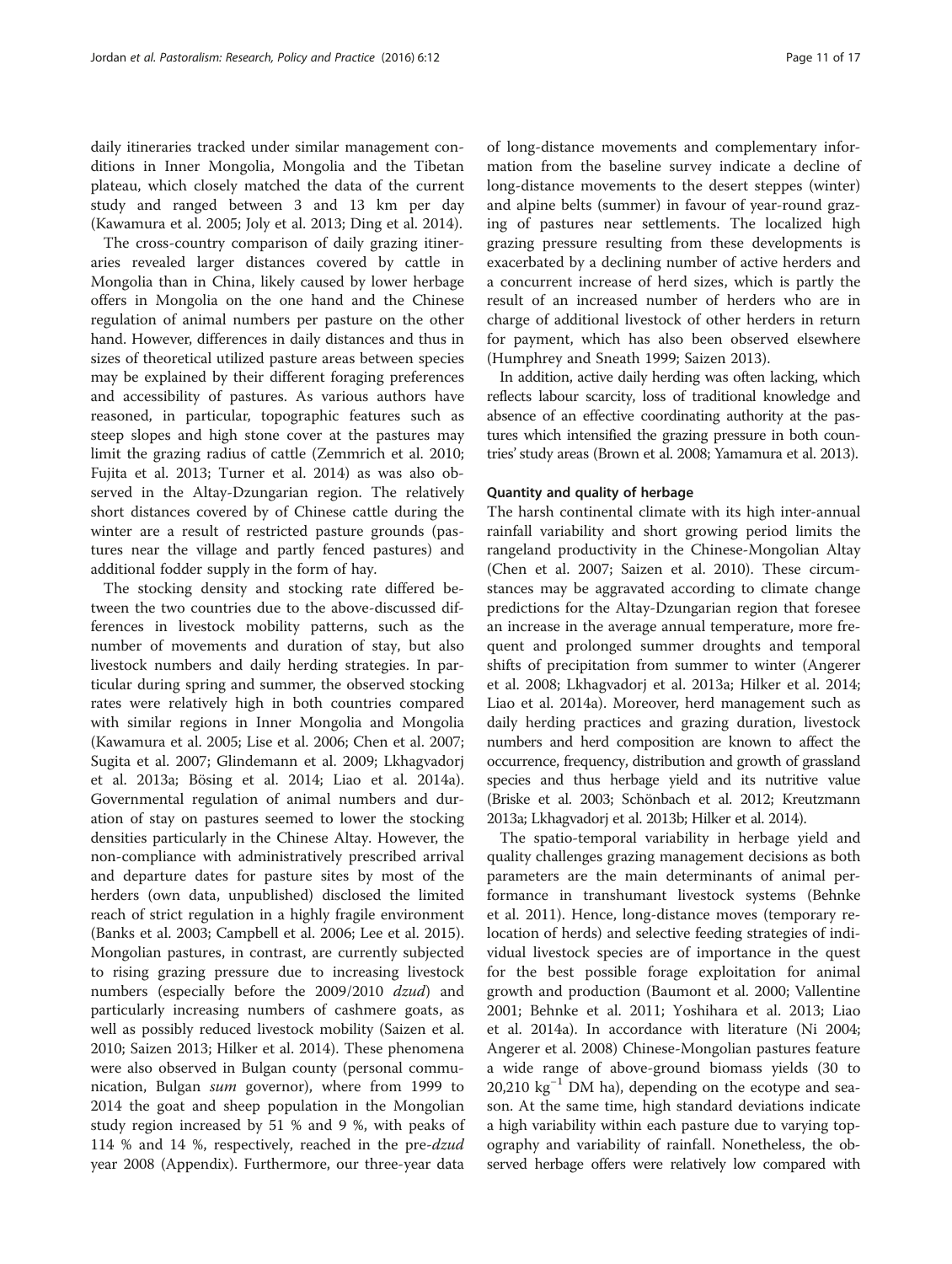studies in similar climatic contexts elsewhere (Sankey et al. [2009;](#page-15-0) Behnke et al. [2011](#page-14-0); Sasaki et al. [2012](#page-15-0); Tao et al. [2013](#page-16-0)), whereas the nutritive values were relatively high and constant throughout the studied years. Especially the latter observation is surprising, as in Central Asia the nutritive value of natural vegetation varies strongly with season and has been reported to be particularly low during winter and early spring (Yoshihara et al. [2008](#page-16-0); Glindemann et al. [2009](#page-14-0); Olson et al. [2010](#page-15-0); Sasaki et al. [2012;](#page-15-0) Schönbach et al. [2012](#page-16-0); Bösing et al. [2014](#page-14-0); Ding et al. [2014;](#page-14-0) Ma et al. [2014;](#page-15-0) Müller et al. [2014\)](#page-15-0). It may therefore be concluded that the herd mobility patterns observed in the Altay-Dzungarian region is balanced for the seasonal variability in herbage quality (Yoshihara et al. [2013](#page-16-0)). With values of approximately 0.05 to 2.5 kg DM of above-ground herbaceous biomass per kilogramme live weight and day, the herbage allowance in the study region was at the lower end of values reported for pastures in Inner Mongolia (0.7 to 26.4 kg DM per kilogramme live weight; Schönbach et al. [2012](#page-16-0); Bösing et al. [2014\)](#page-14-0). According to Lin et al. [\(2011\)](#page-15-0) who categorized herbage allowances (kg DM kg−<sup>1</sup> live weight), the values obtained in our study correspond to the classes 'heavy grazing' and 'very heavy grazing' during all seasons.

In the present study, interactions between stocking density and stocking rate on the one hand and herbage yield on the other were observed, especially at the Mongolian sites. Other studies pointed to a reduction of above-ground biomass yield at stocking densities >0.4 sheep ha<sup> $-1$ </sup> in Mongolian grasslands (Chen et al. [2007](#page-14-0); Sugita et al. [2007\)](#page-16-0). Most stocking densities on the studied pastures exceeded 0.4 SU ha−<sup>1</sup> and thus indicated a high grazing pressure. Additionally, grazing duration, which is a decisive factor for rangeland productivity (Glindemann et al. [2009](#page-14-0); Ma et al. [2014\)](#page-15-0) was negatively (China) and positively (Mongolia) correlated with herbage allowance. These contradictory tendencies may be explained by strict regulations in China that forced herders to stay at pastures with relatively low herbage allowance (Banks et al. [2003\)](#page-14-0), whereas Mongolian herders could flexibly adapt the length of their stay depending on the circumstances (Fernández-Giménez and Le Febre [2006](#page-14-0)).

Although cattle and small ruminant herds mostly grazed on spatially different rangelands in the study region, no significant differences in herbage offer and quality were observed on the sites visited by the two livestock groups, with the exception of the winter pastures. Besides environmental characteristics of a pasture such as slope, exposition, stone cover and density of woody vegetation, factors such as land use rights are likely to prevail over species-specific diet preferences (Ganskopp and Bohnert [2009\)](#page-14-0), together with high stocking rates and absence of active herding, leading to a broad dietary overlap (Vallentine [2001;](#page-16-0) Yoshihara et al. [2009\)](#page-16-0). However, as herbage allowance was negatively correlated with the size of the area visited per day and the daily walked distance (in particular for cattle), it can be assumed that grazing cattle were hampered by topographical features (Ganskopp and Bohnert [2009\)](#page-14-0) and animals therefore walked further distances per day, which inevitably increased their theoretical utilized pasture area, but not necessarily the herbage allowance. This relationship seemed to be more pronounced on the Mongolian side, which may be explained by an increased competition between livestock species for the same fodder resources (Vallentine [2001](#page-16-0)).

Climatic conditions vary with latitude and altitude and result in different ecological zones, that is desert and mountain steppe and alpine meadows, in the Altay-Dzungarian region. Increasing latitude and altitude usually correspond with an increased biomass production, but not necessarily with a higher nutritional quality of the pastures (Fernández-Giménez and Allen-Diaz [2001;](#page-14-0) Zemmrich et al. [2010](#page-16-0)).

The spring pastures at the fringes of desert and mountain steppes are of particular importance for the herds' reproduction (Kerven [2003\)](#page-15-0). In accordance with literature (Fryxell [1991;](#page-14-0) Yoshihara et al. [2008](#page-16-0); Fujita and Amartuvshin [2013\)](#page-14-0), the highest CP and P concentrations were determined on the spring pastures in newly sprouting protein-rich forbs and shrubs of the genera Stipa, Caragana and Achnatherum.

At the summer pasture, high herbage yields and nutritive values allow the fattening of livestock and the maintenance of milk production (used for processing cheese and butter for the winter; Behnke et al. [2011\)](#page-14-0). The summer pastures at the alpine belt are characterized by a delayed snow melt which retards vegetation growth and therefore prolongs the availability of young vegetation, similar in quality to the spring pastures (Bauer et al. [2011](#page-14-0)). In addition, the Umbrisols prevailing in the summer pastures in both countries are relatively rich in organic carbon and nutrients, favouring high herbage yields and high CP concentrations (Fernández-Giménez and Allen-Diaz [2001](#page-14-0); Schönbach et al. [2012\)](#page-16-0), which was particularly true for the Chinese summer pasture.

Marked herbage offer differences were observed between the Chinese and Mongolian summer pasture. Compared to the Mongolian summer pasture, higher water availability due to higher amounts of snow melt water and spring precipitation were likely to foster plant growth on the Chinese summer pasture during the late spring, the period immediately preceding summer pasture utilization. For 2013 and 2014, the average cumulated precipitation before summer pasture utilization amounted to 71 mm in China and 32 mm in Mongolia (Figure [1\)](#page-2-0). These data imply that the Mongolian summer pasture suffered from low soil moisture contents in the late spring/early summer season; in addition, very low average daily air temperatures before the utilization period was of −11 °C in Mongolia as compared with only −2 °C in China (Figure [1](#page-2-0)) and was delaying vegetation growth (Yiruhan et al. [2014](#page-16-0)).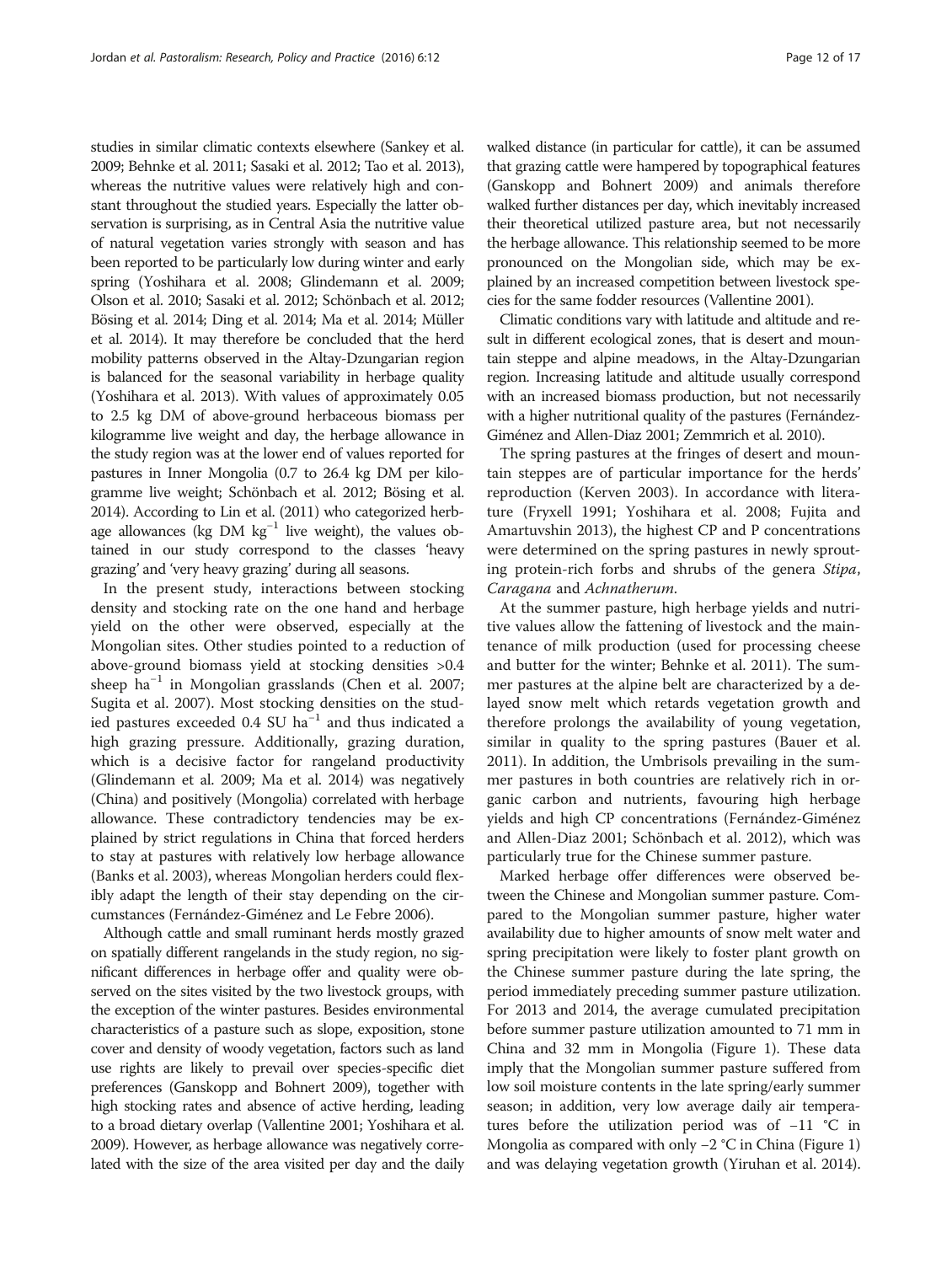Additionally, strict regulations at the Chinese summer pasture (that is, limited animal numbers and restricted access to the pastures until the end of the main flowering period) may have favoured herbage production.

Despite the high herbage offers, herbage allowances were lowest on the summer pastures as a result of the relatively high density of herds during summer, leading to high stocking rates. The herbage quality on the summer pastures was relatively high primarily due to the occurrence of Allium sp. and Polygonum alpinum at the Chinese site and Artemisia sp. at the Mongolian site. At the Mongolian summer pasture, the high occurrence of grazing weeds (such as Carex duriuscula) indicated a strong anthropozoogenic influence as a result of intense pastoral utilization (Fernández-Giménez and Allen-Diaz [1999, 2001](#page-14-0); Fujita and Amartuvshin [2013](#page-14-0)). The data from the Mongolian summer pasture revealed that both quality and quantity of herbage were not sufficient to adequately fatten livestock and help them recover from live weight losses experienced during winter. This highlights the importance of the Mongolian autumn pasture for livestock production and health.

During autumn, high-quality fodder is needed to boost the nutritional status of herds before breeding and to build up sufficient fat reserves for the winter (Behnke et al. [2011;](#page-14-0) Yoshihara et al. [2013\)](#page-16-0). The herbage offer of the autumn pastures was relatively high, but the high concentration of structural carbohydrates and relatively low concentration of crude protein of the then-dry standing biomass (especially Achnatherum splendens) may have reduced herbage digestibility (Fryxell [1991](#page-14-0); Yoshihara et al. [2008](#page-16-0)). Compared with the Mongolian autumn pasture, lower herbage offer and quality were observed on the Chinese mountain steppes grazed in autumn. In Mongolia, the autumn pasture was located in the flood plains of the Bulgan River which are characterized by favourable water availability allowing for high herbage yields and ensuring high herbage availability throughout the year (Zemmrich et al. [2010](#page-16-0)). In China, flood plain areas were mainly used for irrigated crop and hay production or were inaccessible to livestock due to urbanization and political regulation, also reported by Squires et al. [\(2009](#page-16-0)) and Dittrich et al. ([2010\)](#page-14-0). Consequently during autumn and winter, Chinese livestock had to shift to less productive pasture sites outside the fertile floodplains that are the mountain and desert steppes.

The late winter and early spring pastures are known as bottlenecks to animal nutrition since livestock then has to rely on the mature standing biomass which may be partly snow-covered (Fryxell [1991;](#page-14-0) von Wehrden and Wesche [2007;](#page-16-0) Yoshihara et al. [2008](#page-16-0)). During the winter months, small ruminants accessed low-altitude areas in the desert steppe (ranging from 1,194 to 1,366 m in China and 1,528 to 1,938 m in Mongolia) which are normally less subjected to dense snow cover. The relatively high

nutritional quality of herbage at the winter pasture may be attributed to the occurrence of nutritious plants (especially Anabasis brevifolia), particularly in Mongolia (Vetter [2005\)](#page-16-0). However, due to infrastructure limitations, herbage was sampled already in September in the present study, and a decline of herbage quality until the arrival of the herds in December cannot be ruled out (Olson et al. [2010](#page-15-0); Ding et al. [2014\)](#page-14-0). In addition, the observed wide Ca:P ratios in winter pasture herbage may lead to P deficiency and in the longer term can lead to infertility, noninfectious abortions, anaemia and bone abnormalities (van Soest [1994;](#page-16-0) Olson et al. [2010;](#page-15-0) Yoshihara et al. [2013\)](#page-16-0).

In contrast to small ruminants, cattle remained in the vicinity of villages (China) and on the autumn pastures (Mongolia) during the winter. During this period, the herders provided supplementary feed such as hay, cereals and crop residues, mainly to cattle, which is also reported from Central Asia and north-eastern Asia (Kerven et al. [2004;](#page-15-0) Kreutzmann [2013a](#page-15-0), [b](#page-15-0)). Moreover, on the Chinese side, cattle were partly fenced on agricultural land that in summer was irrigated and on which only a few crop residues, if any, remained. This may explain the relatively low herbage allowance and lower nutritive value of herbage compared with Mongolia. Furthermore, it can be assumed that cattle herds staying in the vicinity of villages locally foster rangeland degradation due to high stocking rates on both sides of the border (Lise et al. [2006;](#page-15-0) Addison et al. [2012;](#page-14-0) Bruegger et al. [2014](#page-14-0)).

To address our initial hypothesis, it can be stated that for cattle, differences in the Chinese and Mongolian transhumance system were observed, whereas for small ruminants the results from both sides of the border were similar, despite the different socio-political and socio-economic framework conditions. Whereas for herbage quality no substantial divergence was observed between both countries, herbage offers clearly differed on the summer pastures. Since the number of utilized pastures was higher and theoretical utilized pasture area was larger in China, herds in general spent less time on a specific pasture. In consequence, the herbage allowance on all seasonal pastures was higher in China compared with Mongolia, except for the spring pasture of small ruminants.

#### Conclusions

In the Altay-Dzungarian region, a highly mobile and flexible transhumance strategy is of major importance for pastoral herds to cope with the seasonal and spatial variability in the quality and quantity of pasture vegetation. The regulation of animal numbers, a larger number of utilized pastures and the control of prescribed dates of transhumance movements (especially of small ruminants) to the summer and autumn pasture seem to maintain herbage yield and quality in China. Nevertheless, changes of the transhumance routes of small ruminants (triggered by expansion of irrigated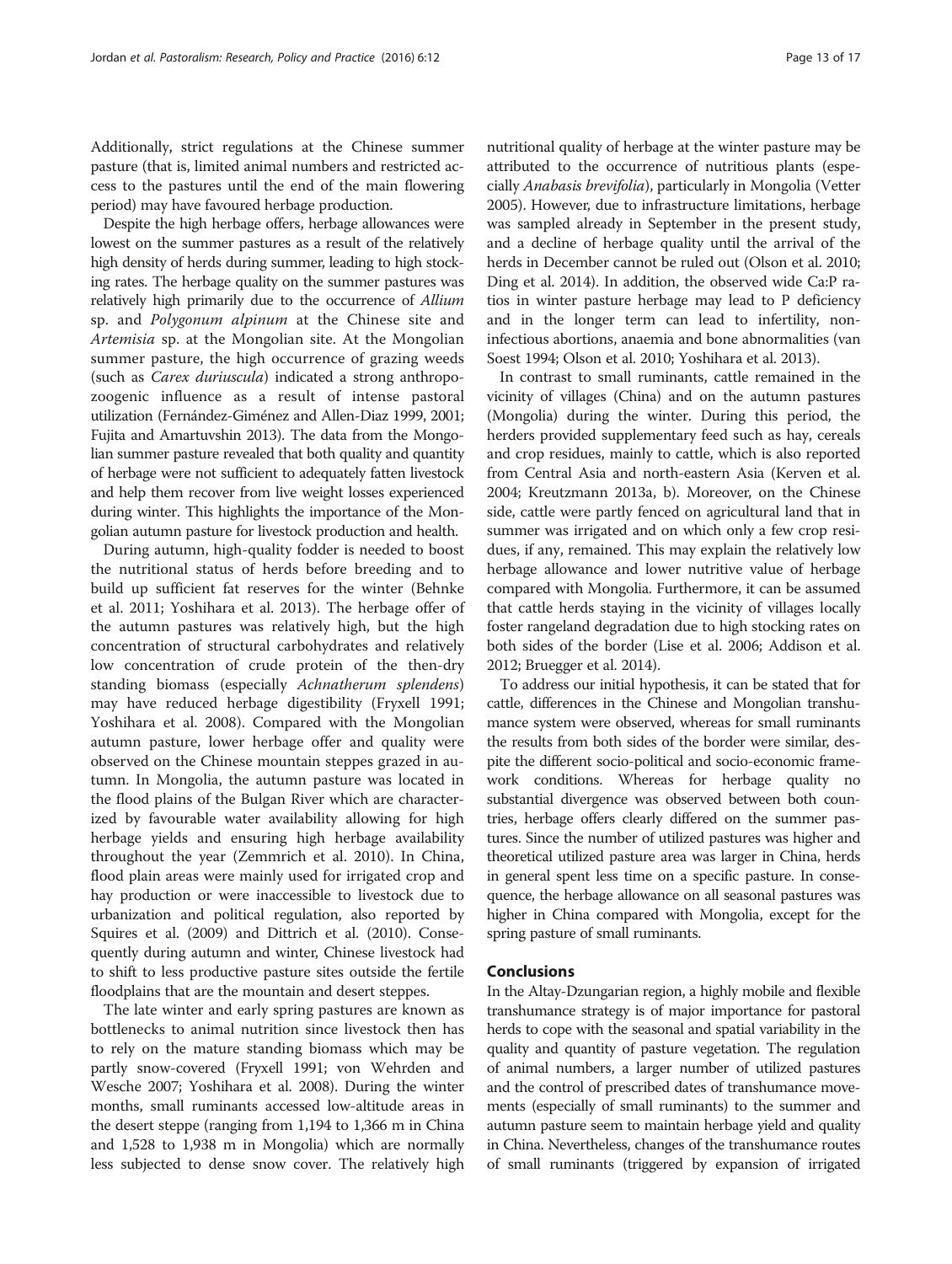<span id="page-13-0"></span>agricultural land and mining activities) may hamper these positive regulation effects. On the other hand, these restrictions are likely to prevent the flexible reaction of herders to the high inter- and intra-annual variation of precipitation and sudden adverse weather conditions. In Mongolia, however, high stocking densities (particularly due to a high number of goats), a diminished frequency of pasture changes (especially at the spring and winter pastures characterized by low precipitation) and grazing of the summer pasture before flowering of herbaceous plants seem to decrease the herbage offer. The introduction of access dates and the reduction of stocking densities and/or the duration of the herds' sojourn in particular areas may help to improve herbage offer and to sustain animal production.

On both sides of the border, the introduction of active daily herding strategies may be promising to optimize the exploitation of the entire rangeland and consequently reduce high stocking rates. Nevertheless, to maintain largescale mobility as a core feature of the transhumance system in the Altay-Dzungarian region, amenities should be provided to herders even at remote pasture locations; these include mobile shops and medical services, public transport between the pastures, and regular visits of traders in livestock, dairy products and wool as it is partly done in China.

In years with average-to-good precipitation, active herding and fine-tuned pasture management can sustain herbage yield and quality and thus enhance animal performance at a longer term. To justify the increased work load and economic cost of active herding, the development of niche markets for clean, green and maybe even organic products in urban demand centres of China and Mongolia is an important prerequisite.

#### Appendix

#### Abbreviations

ADF, acid detergent fibre; AU, autumn; C, carbon; Ca, calcium; CP, crude protein; DM, dry matter; M, Mongolia; N, nitrogen; NDF, neutral detergent fibre; OM, organic matter; P, phosphorus; SD, standard deviation; SECV, standard error of cross-validation; SU, sheep units; SP, spring; WI, winter

#### Competing interests

The authors declare that they have no competing interests.

#### Authors' contributions

GJ carried out the fieldwork with the assistance of SG, TM and AS and GJ compiled the manuscript under the supervision and guidance of ES, SG and AB. All authors contributed with comments and suggestions during the writing. ES checked that data processing and interpretation. All authors have read and approved the final draft of this manuscript.

#### Authors' information

GJ is a PhD student at the Section Organic Plant Production and Agroecosystems Research in the Tropics and Subtropics at the University of Kassel and Animal Husbandry in the Tropics and Subtropics at the University of Kassel and the University of Göttingen, TM and AS are PhD students at the Section Animal Husbandry in the Tropics and Subtropics at the University of Kassel and the University of Göttingen and SG is a postdoctoral fellow at the Section Organic Plant Production and Agroecosystems Research in the Tropics and Subtropics at the University of Kassel. AB is a professor of Organic Plant Production and Agroecosystems Research in the Tropics and Subtropics and head of the above-mentioned section at the University of Kassel. ES is a professor of Animal Husbandry in the Tropics and Subtropics, and head of the above-mentioned section at the University of Kassel and the University of Göttingen.

#### Acknowledgements

We gratefully acknowledge funding of the WATERCOPE project by IFAD (I-R-1284) and the personal scholarship to the first author by Deutscher AkademischerAustauschdienst (DAAD). Our special thanks go to the herders for their hospitality, patience and great support, and to Eva Wiegard, Claudia Thieme, Andrea Gerke and Dr. Thomas Fricke for their assistance in sample analysis. We are grateful to all our Chinese and Mongolian colleagues, especially Prof. Ximing Zhang and Dr. Goujun Liu from the Chinese Academy of Sciences in Urumqi, Prof. Dr. Nergui Soninkishig and Dr. Nyambayar Dashzeveg from the National University of Mongolia and Prof. Dr. Togtokhbayar Norovsambuu from the Mongolian University of Life Sciences for their untiring administrative and logistic support as well as great hospitality.

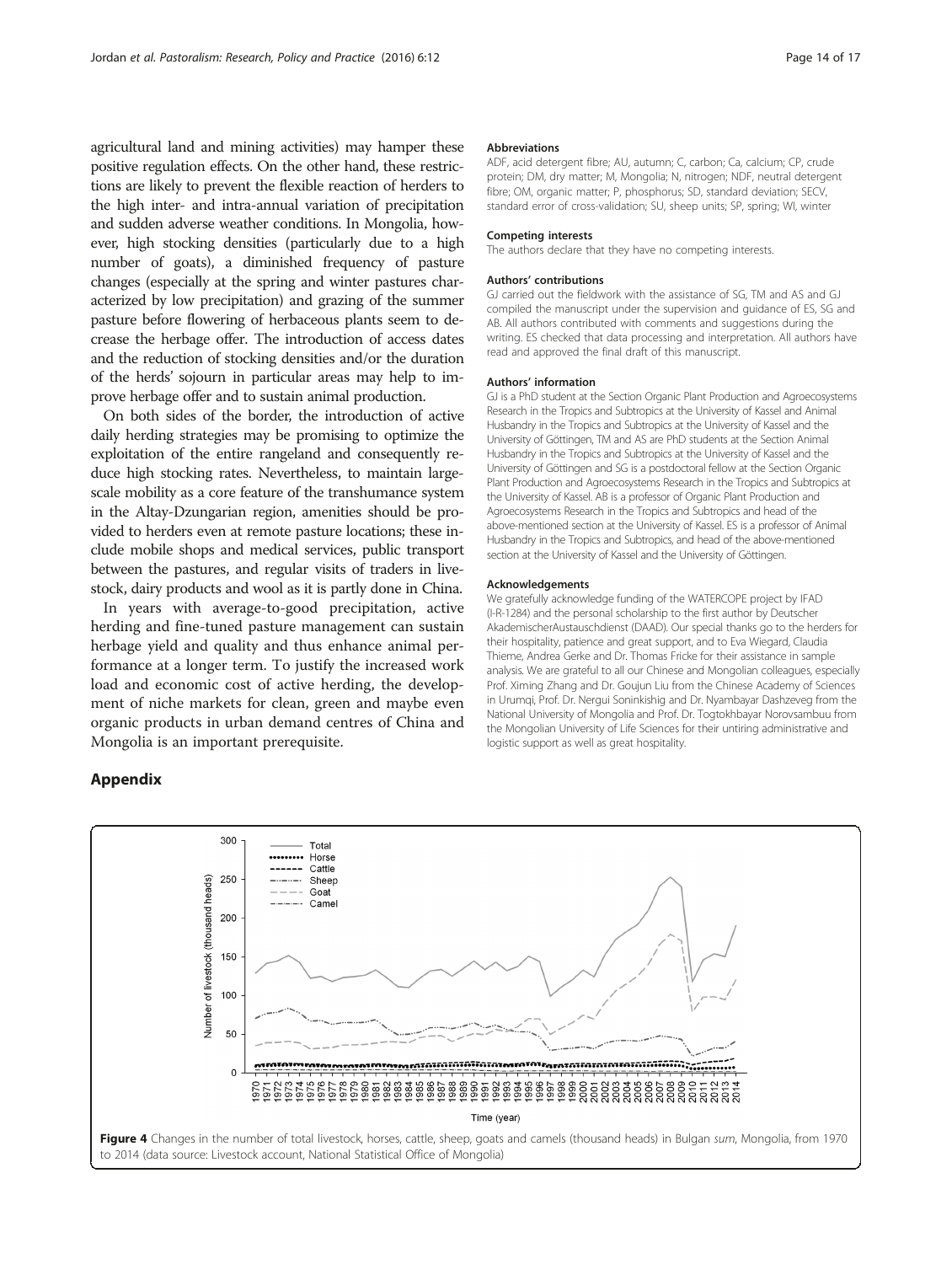#### <span id="page-14-0"></span>Author details

<sup>1</sup> Animal Husbandry in the Tropics and Subtropics, University of Kassel and Georg-August-Universität Göttingen, Steinstr. 19, 37123 Witzenhausen, Germany. <sup>2</sup>Organic Plant Production and Agroecosystems Research in the Tropics and Subtropics, University of Kassel, Steinstr. 19, 37123 Witzenhausen, Germany. <sup>3</sup>Research Institute of Animal Husbandry, Mongolian University of Life Sciences, Ulaanbaatar, Mongolia. <sup>4</sup>Rangeland Research Institute, Xinjiang Academy of Animal Science, Urumqi, China.

#### Received: 23 February 2016 Accepted: 1 June 2016 Published online: 04 July 2016

#### References

- Addison, J., J. Davies, M. Friedel, and C. Brown. 2013. Do pasture user groups lead to improved rangeland condition in the Mongolian Gobi Desert? Journal of Arid Environments 94: 37–46. doi:[10.1016/j.jaridenv.2013.02.009](http://dx.doi.org/10.1016/j.jaridenv.2013.02.009).
- Addison, J., M. Friedel, C. Brown, J. Davies, and S. Waldron. 2012. A critical review of degradation assumptions applied to Mongolia's Gobi Desert. The Rangeland Journal 34(2): 125. doi:[10.1071/RJ11013.](http://dx.doi.org/10.1071/RJ11013)
- Allen, V.G., C. Batello, E.J. Berretta, J. Hodgson, M. Kothmann, X. Li, J. McIvor, J. Milne, C. Morris, A. Peeters, and M. Sanderson. 2011. An international terminology for grazing lands and grazing animals. Grass and Forage Science 66(1): 2–28. doi[:10.1111/j.1365-2494.2010.00780.x.](http://dx.doi.org/10.1111/j.1365-2494.2010.00780.x)
- Angerer, J., G. Han, I. Fujisaki, and K. Havstad. 2008. Climate change and ecosystems of Asia with emphasis on Inner Mongolia and Mongolia. Rangelands 30(3): 46–51. doi:[10.2111/1551-501X\(2008\)30\[46:CCAEOA\]2.0.CO;2](http://dx.doi.org/10.2111/1551-501X(2008)30%5B46:CCAEOA%5D2.0.CO;2).
- Askar, A.R., T.A. Gipson, R. Puchala, K. Tesfai, G. Detweiler, A. Asmare, A. Keli, T. Sahlu, and A.L. Goetsch. 2013. Effects of stocking rate and physiological state of meat goats grazing grass/forb pastures on forage intake, selection, and digestion, grazing behavior, and performance. Livestock Science 154(1-3): 82–92. doi:[10.1016/j.livsci.2013.02.015.](http://dx.doi.org/10.1016/j.livsci.2013.02.015)
- Banks, T., C. Richard, L. Ping, and Z. Yan. 2003. Community-based grassland management in western China: Rationale, pilot project experience, and policy implications. Mountain Research and Development 23(2): 132–140. doi[:10.1659/0276-4741\(2003\)023\[0132:CGMIWC\]2.0.CO;2](http://dx.doi.org/10.1659/0276-4741(2003)023%5B0132:CGMIWC%5D2.0.CO;2).
- Bauer, S., B.A. Nolet, J. Giske, J.W. Chapman, S. Åkesson, A. Hedenström, and J.M. Fryxell. 2011. Cues and decision rules in animal migration. In Animal Migration, (eds.) E. Milner-Gulland et al. 68–87. Oxford, United Kingdom: Oxford University Press.
- Baumont, R., S. Prache, M. Meuret, and P. Morand-Fehr. 2000. How forage characteristics influence behaviour and intake in small ruminants: A review. Livestock Production Science 64(1): 15–28. doi:[10.1016/S0301-6226\(00\)00172-X](http://dx.doi.org/10.1016/S0301-6226(00)00172-X).
- Behnke, R.H., M.E. Fernandez-Gimenez, M.D. Turner, and F. Stammler. 2011. Pastoral migration: Mobile systems of livestock husbandry. In Animal Migration, (eds) E. Milner-Gulland et al. 144–171. Oxford, United Kingdom: Oxford University Press.
- Bösing, B.M., A. Susenbeth, J. Hao, S. Ahnert, M. Ohm, and U. Dickhoefer. 2014. Effect of concentrate supplementation on herbage intake and live weight gain of sheep grazing a semi-arid grassland steppe of North-Eastern Asia in response to different grazing management systems and intensities. Livestock Science 165: 157–166. doi[:10.1016/j.livsci.2014.03.026](http://dx.doi.org/10.1016/j.livsci.2014.03.026).
- Briske, D.D., S.D. Fuhlendorf, and F.E. Smeins. 2003. Vegetation dynamics on rangelands: A critique of the current paradigms. Journal of Applied Ecology 40(4): 601–614. doi:[10.1046/j.1365-2664.2003.00837.x](http://dx.doi.org/10.1046/j.1365-2664.2003.00837.x).
- Brown, C., S. Waldron, and J. Longworth. 2008. Sustainable development in western China: Managing people, livestock and grasslands in pastoral areas. Cheltenham, Northampton, MA: Edward Elgar.
- Bruegger, R.A., O. Jigjsuren, and M.E. Fernández-Giménez. 2014. Herder observations of rangeland change in Mongolia: Indicators, causes, and application to community-based management. Rangeland Ecology & Management 67(2): 119–131. doi:[10.2111/REM-D-13-00124.1](http://dx.doi.org/10.2111/REM-D-13-00124.1).
- Butt, B. 2010. Pastoral resource access and utilization: Quantifying the spatial and temporal relationships between livestock mobility, density and biomass availability in southern Kenya. Land Degradation & Development 21(6): 520–539. doi:[10.1002/ldr.989](http://dx.doi.org/10.1002/ldr.989).
- Campbell, B.M., I.J. Gordon, M.K. Luckert, L. Petheram, and S. Vetter. 2006. In search of optimal stocking regimes in semi-arid grazing lands: One size does not fit all. Ecological Economics 60(1): 75–85. doi[:10.1016/j.ecolecon.2006.05.010](http://dx.doi.org/10.1016/j.ecolecon.2006.05.010).
- Chen, Y., G. Lee, P. Lee, and T. Oikawa. 2007. Model analysis of grazing effect on above-ground biomass and above-ground net primary production of a

Mongolian grassland ecosystem. Journal of Hydrology 333(1): 155–164. doi[:10.1016/j.jhydrol.2006.07.019.](http://dx.doi.org/10.1016/j.jhydrol.2006.07.019)

- Conte, T.J., and B. Tilt. 2014. The effects of China's grassland contract policy on pastoralists' attitudes towards cooperation in an Inner Mongolian banner. Human Ecology 42(6): 837–846. doi[:10.1007/s10745-014-9690-4.](http://dx.doi.org/10.1007/s10745-014-9690-4)
- Ding, L.M., Y.P. Wang, A. Brosh, J.Q. Chen, M.J. Gibb, Z.H. Shang, X.S. Guo, J.D. Mi, J.W. Zhou, H.C. Wang, Q. Qiu, and R.J. Long. 2014. Seasonal heat production and energy balance of grazing yaks on the Qinghai-Tibetan plateau. Animal Feed Science and Technology 198: 83–93. doi[:10.1016/j.anifeedsci.2014.09.022](http://dx.doi.org/10.1016/j.anifeedsci.2014.09.022).
- Dittrich, A., A. Buerkert, and K. Brinkmann. 2010. Assessment of land use and land cover changes during the last 50 years in oases and surrounding rangelands of Xinjiang, NW China. Journal of Agriculture and Rural Development in the Tropics and Subtropics 2(111): 129–142.
- Feldt, T., and E. Schlecht. 2016. Analysis of GPS trajectories to assess spatio-temporal differences in grazing patterns and land use preferences of domestic livestock in southwestern Madagascar. Pastoralism Research Policy Practice 6:5. doi[:10.](http://dx.doi.org/10.1186/s13570-016-0052-2) [1186/s13570-016-0052-2](http://dx.doi.org/10.1186/s13570-016-0052-2).
- Fernández-Giménez, M.E., and B. Allen-Diaz. 1999. Testing a non-equilibrium model of rangeland vegetation dynamics in Mongolia. Journal of Applied Ecology 36(6): 871–885. doi:[10.1046/j.1365-2664.1999.00447.x](http://dx.doi.org/10.1046/j.1365-2664.1999.00447.x).
- Fernández-Giménez, M.E., and B. Allen-Diaz. 2001. Vegetation change along gradients from water sources in three grazed Mongolian ecosystems. Plant Ecology 157(1): 101–118. doi[:10.1023/A:1014519206041.](http://dx.doi.org/10.1023/A:1014519206041)
- Fernández-Giménez, M.E., and S. Le Febre. 2006. Mobility in pastoral systems: Dynamic flux or downward trend? International Journal of Sustainable Development & World Ecology 13(5): 341–362. doi[:10.1080/13504500609469685](http://dx.doi.org/10.1080/13504500609469685).
- Fernández-Giménez, M.E., X. Wang, B. Baival, J.A. Klein, and R.S. Reid (eds.). 2011. Restoring community connections to the land: Building resilience through community-based rangeland management in China and Mongolia. Wallingford: CABI.
- Fryxell, J.M. 1991. Forage quality and aggregation by large herbivores. The American Natural 138(2): 478–498. doi:[10.1086/285227](http://dx.doi.org/10.1086/285227).
- Fujita, N., and N. Amartuvshin. 2013. Distribution patterns of vegetation as a fundamental factor in Mongolian ecosystems. In The Mongolian ecosystem network, ed. N. Yamamura et al., 23–29. Tokyo: Springer Japan.
- Fujita, N., N. Amartuvshin, and E. Ariunbold. 2013. Vegetation interactions for the better understanding of a Mongolian ecosystem network. In The Mongolian ecosystem network: Environmental issues under climate and social changes. Ecological research monographs, ed. N. Yamamura et al., 157–184. Tokyo, New York: Springer.
- Ganskopp, D.C., and D.W. Bohnert. 2009. Landscape nutritional patterns and cattle distribution in rangeland pastures. Applied Animal Behaviour Science 116(2-4): 110–119. doi:[10.1016/j.applanim.2008.10.006](http://dx.doi.org/10.1016/j.applanim.2008.10.006).
- Glindemann, T., C. Wang, B.M. Tas, A. Schiborra, M. Gierus, F. Taube, and A. Susenbeth. 2009. Impact of grazing intensity on herbage intake, composition, and digestibility and on live weight gain of sheep on the Inner Mongolian steppe. Livestock Science 124(1-3): 142–147. doi:[10.1016/j.livsci.2009.01.007.](http://dx.doi.org/10.1016/j.livsci.2009.01.007)
- Gongbuzeren, Y. Li, and W. Li. 2015. China's rangeland management policy debates: What have we learned? Rangeland Ecology & Management 68(4): 305–314. doi[:10.1016/j.rama.2015.05.007.](http://dx.doi.org/10.1016/j.rama.2015.05.007)
- Harris, R.B. 2010. Rangeland degradation on the Qinghai-Tibetan plateau: A review of the evidence of its magnitude and causes. Journal of Arid Environments 74(1): 1–12. doi:[10.1016/j.jaridenv.2009.06.014](http://dx.doi.org/10.1016/j.jaridenv.2009.06.014).
- Hilker, T., E. Natsagdorj, R.H. Waring, A. Lyapustin, and Y. Wang. 2014. Satellite observed widespread decline in Mongolian grasslands largely due to overgrazing. Global Change Biology 20(2): 418–428. doi[:10.1111/gcb.12365.](http://dx.doi.org/10.1111/gcb.12365)
- Hua, L., and V.R. Squires. 2015. Managing China's pastoral lands: Current problems and future prospects. Land Use Policy 43: 129–137. doi[:10.1016/j.landusepol.](http://dx.doi.org/10.1016/j.landusepol.2014.11.004) [2014.11.004.](http://dx.doi.org/10.1016/j.landusepol.2014.11.004)
- Humphrey, C., and D. Sneath. 1999. The end of nomadism?: Society, state, and the environment in Inner Asia. Durham: Duke University Press.
- Janzen, J. 2005. Mobile livestock-keeping in Mongolia: Present problems, spatial organization, interactions between mobile and sedentary population groups and perspectives for pastoral development. Senri Ethnological Studies 69: 69–97.
- Joly, F.J., T. Samdanjigmed, V. Cottereau, and C. Feh. 2013. Ecological constraints on and consequences of land use heterogeneity: A case study of the Mongolian Gobi. Journal of Arid Environments 95: 84–91. doi[:10.1016/j.](http://dx.doi.org/10.1016/j.jaridenv.2013.03.014) [jaridenv.2013.03.014](http://dx.doi.org/10.1016/j.jaridenv.2013.03.014).
- Jordan, G., A. Buerkert, and E. Schlecht. 2015. The role of environmental factors and grazing on rangeland productivity along an altitudinal gradient in the Chinese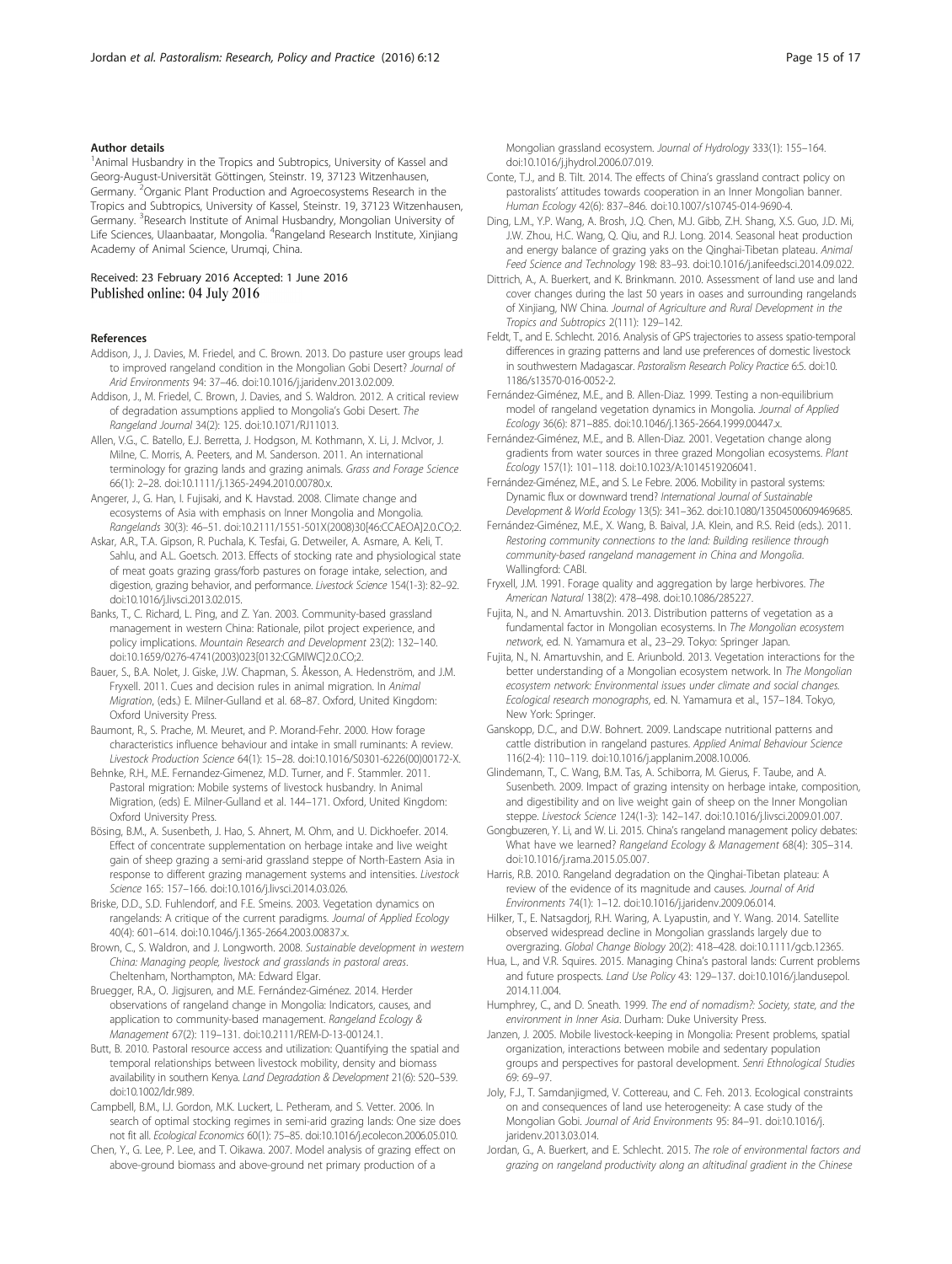<span id="page-15-0"></span>and Mongolian Altay: Tropentag Conference - management of land use systems for enhanced food security - conflicts, controversies and resolutions. Berlin, Germany: Poster Presentation.

- Kakinuma, K., T. Okayasu, U. Jamsran, T. Okuro, and K. Takeuchi. 2014. Herding strategies during a drought vary at multiple scales in Mongolian rangeland. Journal of Arid Environments 109: 88–91. doi:[10.1016/j.jaridenv.2014.05.024](http://dx.doi.org/10.1016/j.jaridenv.2014.05.024).
- Kakinuma, K., T. Okayasu, T. Sasaki, U. Jamsaran, T. Okuro, and K. Takeuchi. 2013. Rangeland management in highly variable environments: Resource variations across the landscape mediate the impact of grazing on vegetation in Mongolia. Grassland Science 59(1): 44–51. doi:[10.1111/grs.12008.](http://dx.doi.org/10.1111/grs.12008)
- Kamimura, A. 2013. Pastoral mobility and pastureland possession in Mongolia. In The Mongolian ecosystem network: Environmental issues under climate and social changes. Ecological research monographs, ed. N. Yamamura et al., 187–203. Tokyo, New York: Springer.
- Kawamura, K., T. Akiyama, H.-o. Yokota, M. Tsutsumi, T. Yasuda, O. Watanabe, and S. Wang. 2005. Quantifying grazing intensities using geographic information systems and satellite remote sensing in the Xilingol steppe region, Inner Mongolia, China. Agriculture, Ecosystems & Environment 107(1): 83–93. doi[:10.1016/j.agee.2004.09.008.](http://dx.doi.org/10.1016/j.agee.2004.09.008)
- Kerven, C. 2003. Prospects for pastoralism in Kazakstan and Turkmenistan: From state farms to private flocks. RoutledgeCurzon, London, New York: Central Asia research forum.
- Kerven, C., I.I. Alimaev, R. Behnke, G. Davidson, L. Franchois, N. Malmakov, E. Mathijs, A. Smailov, S. Temirbekov, and I. Wright. 2004. Retraction and expansion of flock mobility in Central Asia: Costs and consequences. African Journal of Range & Forage Science 21(3): 159–169. doi:[10.2989/](http://dx.doi.org/10.2989/10220110409485848) [10220110409485848.](http://dx.doi.org/10.2989/10220110409485848)
- Kerven, C., S. Robinson, R. Behnke, K. Kushenov, and E.J. Milner-Gulland. 2016a. A pastoral frontier: From chaos to capitalism and the re-colonisation of the Kazakh rangelands. Journal of Arid Environments 127: 106–119. doi:[10.1016/j.](http://dx.doi.org/10.1016/j.jaridenv.2015.11.003) [jaridenv.2015.11.003](http://dx.doi.org/10.1016/j.jaridenv.2015.11.003).
- Kerven, C., S. Robinson, R. Behnke, K. Kushenov, and E.J. Milner-Gulland. 2016b. Horseflies, wolves and wells: Biophysical and socio-economic factors influencing livestock distribution in Kazakhstan's rangelands. Land Use Policy 52: 392–409. doi:[10.1016/j.landusepol.2015.12.030.](http://dx.doi.org/10.1016/j.landusepol.2015.12.030)
- Khishigbayar, J., M.E. Fernández-Giménez, J.P. Angerer, R.S. Reid, J. Chantsallkham, Y. Baasandorj, and D. Zumberelmaa. 2015. Mongolian rangelands at a tipping point? Biomass and cover are stable but composition shifts and richness declines after 20 years of grazing and increasing temperatures. Journal of Arid Environments 115: 100–112. doi[:10.1016/j.jaridenv.2015.01.007.](http://dx.doi.org/10.1016/j.jaridenv.2015.01.007)
- Kreutzmann, H. 2013a. The tragedy of responsibility in high Asia: Modernizing traditional pastoral practices and preserving modernist worldviews. Pastoralism: Research, Policy and Practice 3(1):7. doi[:10.1186/2041-7136-3-7.](http://dx.doi.org/10.1186/2041-7136-3-7)
- Kreutzmann, H. 2013b. Transformation of high altitude livestock-keeping in China's mountainous western periphery. Études mongoles et sibériennes, centrasiatiques et tibétaines (43-44). doi[:10.4000/emscat.2141.](http://dx.doi.org/10.4000/emscat.2141)
- Lee, J.H., K. Kakinuma, T. Okuro, and Y. Iwasa. 2015. Coupled social and ecological dynamics of herders in Mongolian rangelands. Ecological Economics 114: 208–217. doi[:10.1016/j.ecolecon.2015.03.003](http://dx.doi.org/10.1016/j.ecolecon.2015.03.003).
- Liao, C., S.J. Morreale, K.-A.S. Kassam, P.J. Sullivan, and D. Fei. 2014a. Following the Green: Coupled pastoral migration and vegetation dynamics in the Altay and Tianshan Mountains of Xinjiang, China. Applied Geography 46: 61–70. doi:[10.](http://dx.doi.org/10.1016/j.apgeog.2013.10.010) [1016/j.apgeog.2013.10.010.](http://dx.doi.org/10.1016/j.apgeog.2013.10.010)
- Liao, C., P.J. Sullivan, C.B. Barrett, and K.-A.S. Kassam. 2014b. Socioenvironmental threats to pastoral livelihoods: Risk perceptions in the Altay and Tianshan Mountains of Xinjiang, China. Risk analysis an official publication of the Society for Risk Analysis 34(4): 640–655. doi[:10.1111/risa.12146.](http://dx.doi.org/10.1111/risa.12146)
- Lin, L., U. Dickhoefer, K. Müller, Wurina, and A. Susenbeth. 2011. Grazing behavior of sheep at different stocking rates in the Inner Mongolian steppe, China. Applied Animal Behaviour Science 129(1): 36–42. doi:[10.1016/j.applanim.2010.11.002](http://dx.doi.org/10.1016/j.applanim.2010.11.002).
- Lise, W., S. Hess, and B. Purev. 2006. Pastureland degradation and poverty among herders in Mongolia: Data analysis and game estimation. Ecological Economics 58(2): 350–364. doi:[10.1016/j.ecolecon.2005.07.035.](http://dx.doi.org/10.1016/j.ecolecon.2005.07.035)
- Liu, Y.Y., J.P. Evans, M.F. McCabe, Richard A.M. de Jeu, Albert I.J.M. van Dijk, A.J. Dolman, and I. Saizen. 2013. Changing climate and overgrazing are decimating Mongolian steppes. PLoS ONE 8(2), e57599. doi[:10.1371/journal.](http://dx.doi.org/10.1371/journal.pone.0057599) [pone.0057599.](http://dx.doi.org/10.1371/journal.pone.0057599)
- Lkhagvadorj, D., M. Hauck, C. Dulamsuren, and J. Tsogtbaatar. 2013a. Pastoral nomadism in the forest-steppe of the Mongolian Altai under a changing economy and a warming climate. Journal of Arid Environments 88: 82–89. doi[:10.1016/j.jaridenv.2012.07.019.](http://dx.doi.org/10.1016/j.jaridenv.2012.07.019)
- Lkhagvadorj, D., M. Hauck, C. Dulamsuren, and J. Tsogtbaatar. 2013b. Twenty years after decollectivization: Mobile livestock husbandry and its ecological impact in the Mongolian forest-steppe. Human Ecology 41(5): 725–735. doi[:10.1007/s10745-013-9599-3](http://dx.doi.org/10.1007/s10745-013-9599-3).
- Ma, L., F. Yuan, H. Liang, and Y. Rong. 2014. The effects of grazing management strategies on the vegetation, diet quality, intake and performance of free grazing sheep. Livestock Science 161: 185–192. doi:[10.1016/j.livsci.2013.12.025](http://dx.doi.org/10.1016/j.livsci.2013.12.025).
- Martin, R., B. Müller, A. Linstädter, and K. Frank. 2014. How much climate change can pastoral livelihoods tolerate? Modelling rangeland use and evaluating risk. Global Environmental Change 24: 183–192. doi:[10.1016/j.gloenvcha.2013.](http://dx.doi.org/10.1016/j.gloenvcha.2013.09.009) [09.009.](http://dx.doi.org/10.1016/j.gloenvcha.2013.09.009)
- Middleton, N., H. Rueff, T. Sternberg, B. Batbuyan, and D. Thomas. 2015. Explaining spatial variations in climate hazard impacts in western Mongolia. Landscape Ecology 30(1): 91–107. doi[:10.1007/s10980-014-0091-2.](http://dx.doi.org/10.1007/s10980-014-0091-2)
- Moritz, M., Z. Galehouse, Q. Hao, and R.B. Garabed. 2012. Can one animal represent an entire herd? Modeling pastoral mobility using GPS/GIS technology. Human Ecology 40(4): 623–630. doi[:10.1007/s10745-012-9483-6](http://dx.doi.org/10.1007/s10745-012-9483-6).
- Morrison, J. 1999. Transhumant grazing systems in temperate Asia. Plant production and protection series no. 31. Edited by J. M. Suttie and S. G. Reynolds. Rome: Food and Agriculture Organization of The United Nations, Rome.
- Müller, K., U. Dickhoefer, L. Lin, T. Glindemann, C. Wang, P. Schönbach, H.W. WAN, A. Schiborra, B.M. Tas, M. Gierus, F. Taube, and A. Susenbeth. 2014. Impact of grazing intensity on herbage quality, feed intake and live weight gain of sheep grazing on the steppe of Inner Mongolia. The Journal of Agricultural Science 152(01): 153–165. doi:[10.1017/S0021859613000221.](http://dx.doi.org/10.1017/S0021859613000221)
- Munkhnasan, T., M. Wiehle, and E. Schlecht. 2014. Characterisation of agropastoralist households along the Bulgan river in the Altay region of Western Mongolia: Tropentag Conference - bridging the gap between increasing knowledge and decreasing resources.. Poster presentation.
- Naumann, C., and R. Bassler. 2004. Die chemische Untersuchung von Futtermitteln: Methodenbuch Band III, Loseblattausgabe mit Ergänzungen 1983, 1988, 1993, 1997 und 2004. Darmstadt, Germany: VDLUFA-Verlag.
- Ni, J. 2004. Estimating net primary productivity of grasslands from field biomass measurements in temperate northern China. Plant Ecology 174(2): 217–234. doi[:10.1023/B:VEGE.0000049097.85960.10.](http://dx.doi.org/10.1023/B:VEGE.0000049097.85960.10)
- Okayasu, T., M. Muto, U. Jamsran, and K. Takeuchi. 2007. Spatially heterogeneous impacts on rangeland after social system change in Mongolia. Land Degradation & Development 18(5): 555–566. doi[:10.1002/ldr.796](http://dx.doi.org/10.1002/ldr.796).
- Olson, K.A., M.G. Murray, and T.K. Fuller. 2010. Vegetation composition and nutritional quality of forage for gazelles in eastern Mongolia. Rangeland Ecology & Management 63(5): 593–598. doi:[10.2111/REM-D-09-00122.1.](http://dx.doi.org/10.2111/REM-D-09-00122.1)
- Raizman, E.A., H.B. Rasmussen, L.E. King, F.W. Ihwagi, and I. Douglas-Hamilton. 2013. Feasibility study on the spatial and temporal movement of Samburu's cattle and wildlife in Kenya using GPS radio-tracking, remote sensing and GIS. Preventive Veterinary Medicine 111(1-2): 76–80. doi:[10.1016/j.prevetmed.](http://dx.doi.org/10.1016/j.prevetmed.2013.04.007) [2013.04.007.](http://dx.doi.org/10.1016/j.prevetmed.2013.04.007)
- Reddersen, B., T. Fricke, and M. Wachendorf. 2013. Effects of sample preparation and measurement standardization on the NIRS calibration quality of nitrogen, ash and NDFom content in extensive experimental grassland biomass. Animal Feed Science and Technology 183(3-4): 77–85. doi[:10.1016/j.anifeedsci.2013.04.016.](http://dx.doi.org/10.1016/j.anifeedsci.2013.04.016)
- Reid, R.S., M.E. Fernández-Giménez, and K.A. Galvin. 2014. Dynamics and resilience of rangelands and pastoral peoples around the globe. Annual Review of Environment and Resources 39(1): 217–242. doi:[10.1146/annurev-environ-](http://dx.doi.org/10.1146/annurev-environ-020713-163329)[020713-163329.](http://dx.doi.org/10.1146/annurev-environ-020713-163329)
- Saizen, I. 2013. Change in livestock species and their spatial distribution. In The Mongolian ecosystem network: Environmental issues under climate and social changes, ed. N. Yamamura et al., 215–232. Tokyo: Springer Japan.
- Saizen, I., A. Maekawa, and N. Yamamura. 2010. Spatial analysis of time-series changes in livestock distribution by detection of local spatial associations in Mongolia. Applied Geography 30(4): 639–649. doi[:10.1016/j.apgeog.2010.01.002.](http://dx.doi.org/10.1016/j.apgeog.2010.01.002)
- Sankey, T.T., J.B. Sankey, K.T. Weber, and C. Montagne. 2009. Geospatial assessment of grazing regime shifts and sociopolitical changes in a Mongolian rangeland. Rangeland Ecology & Management 62(6): 522–530. doi[:10.2111/.1/REM-D-09-00014.1.](http://dx.doi.org/10.2111/.1/REM-D-09-00014.1)
- Sasaki, T., T. Ohkuro, U. Jamsran, and K. Takeuchi. 2012. Changes in the herbage nutritive value and yield associated with threshold responses of vegetation to grazing in Mongolian rangelands. Grass and Forage Science 67(3): 446–455. doi[:10.1111/j.1365-2494.2012.00862.x](http://dx.doi.org/10.1111/j.1365-2494.2012.00862.x).
- Schiborra, A., M. Gierus, H.W. WAN, T. Glindemann, C.J. Wang, A. Susenbeth, and F. Taube. 2010. Dietary selection of sheep grazing the semi-arid grasslands of